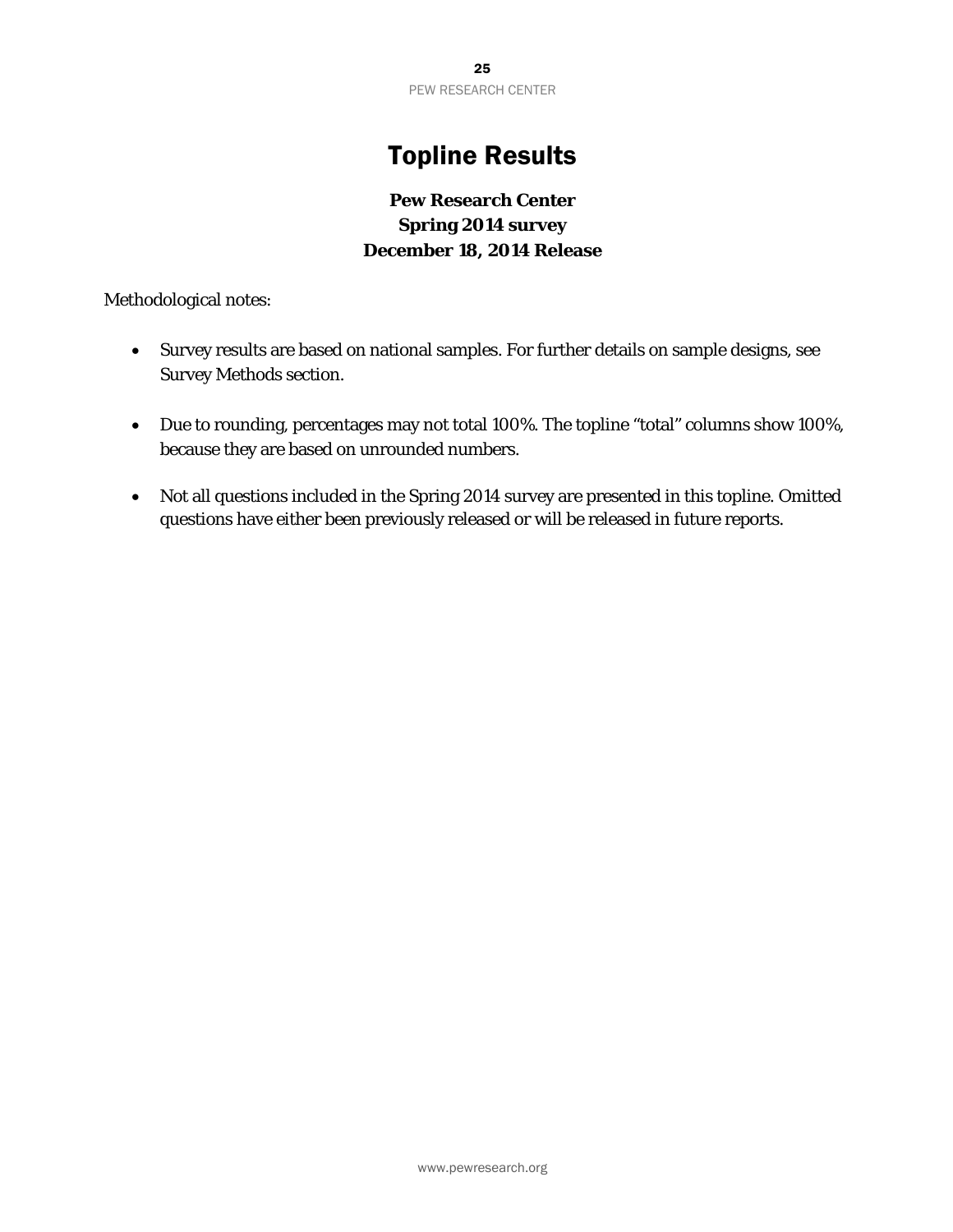|                         | 26<br><b>PEW RESEARCH CENTER</b>           |                               |                                                                                                                                                                                                                                                                                                                                                                                           |                                   |                                           |                              |              |  |  |
|-------------------------|--------------------------------------------|-------------------------------|-------------------------------------------------------------------------------------------------------------------------------------------------------------------------------------------------------------------------------------------------------------------------------------------------------------------------------------------------------------------------------------------|-----------------------------------|-------------------------------------------|------------------------------|--------------|--|--|
|                         |                                            |                               | Q91a Here are some different political and social actions that people can take. Please indicate, for<br>each type of action, whether: you have you done this in the past year, have done this in the more<br>distant past, have not done this but might do it, or have not done this and would never, under any<br>circumstances, do it. a. attended a political campaign event or speech |                                   |                                           |                              |              |  |  |
|                         |                                            | Have done in<br>the past year | Have done in<br>the more<br>distant past                                                                                                                                                                                                                                                                                                                                                  | Have not<br>done, but<br>might do | Have not<br>done and<br>would never<br>do | DK/Refused                   | <b>Total</b> |  |  |
| Poland                  | <b>Spring, 2014</b>                        | $\overline{4}$                | 16                                                                                                                                                                                                                                                                                                                                                                                        | 21                                | 54                                        | 5                            | 100          |  |  |
| <b>Russia</b>           | <b>Spring, 2014</b>                        | 3                             | 9                                                                                                                                                                                                                                                                                                                                                                                         | 21                                | 64                                        | 3                            | 100          |  |  |
| <b>Ukraine</b>          | <b>Spring, 2014</b>                        | 8                             | 11                                                                                                                                                                                                                                                                                                                                                                                        | 24                                | 55                                        | $\overline{2}$               | 100          |  |  |
| <b>Turkey</b>           | <b>Spring, 2014</b>                        | 10                            | $\overline{7}$                                                                                                                                                                                                                                                                                                                                                                            | 31                                | 44                                        | $\overline{7}$               | 100          |  |  |
| Egypt                   | <b>Spring, 2014</b>                        | 20                            | 26                                                                                                                                                                                                                                                                                                                                                                                        | 23                                | 29                                        | $\overline{2}$               | 100          |  |  |
| Jordan                  | <b>Spring, 2014</b>                        | $\overline{4}$<br>15          | 31                                                                                                                                                                                                                                                                                                                                                                                        | 29<br>23                          | 35<br>38                                  | $\mathbf{1}$<br>$\mathbf{1}$ | 100          |  |  |
| Lebanon<br>Palest. ter. | <b>Spring, 2014</b>                        | 12                            | 23<br>23                                                                                                                                                                                                                                                                                                                                                                                  | 13                                | 46                                        | 6                            | 100<br>100   |  |  |
| <b>Tunisia</b>          | <b>Spring, 2014</b><br><b>Spring, 2014</b> | 10                            | 12                                                                                                                                                                                                                                                                                                                                                                                        | 9                                 | 69                                        | $\mathbf 0$                  | 100          |  |  |
| <b>Bangladesh</b>       | <b>Spring, 2014</b>                        | 20                            | 28                                                                                                                                                                                                                                                                                                                                                                                        | 25                                | 26                                        | 1                            | 100          |  |  |
| India                   | <b>Spring, 2014</b>                        | 17                            | 16                                                                                                                                                                                                                                                                                                                                                                                        | 23                                | 35                                        | 9                            | 100          |  |  |
| Indonesia               | <b>Spring, 2014</b>                        | 14                            | $\overline{7}$                                                                                                                                                                                                                                                                                                                                                                            | 21                                | 54                                        | 5                            | 100          |  |  |
| Malaysia                | <b>Spring, 2014</b>                        | 13                            | 17                                                                                                                                                                                                                                                                                                                                                                                        | 13                                | 53                                        | $\overline{4}$               | 100          |  |  |
| Pakistan                | <b>Spring, 2014</b>                        | $\overline{4}$                | 9                                                                                                                                                                                                                                                                                                                                                                                         | 8                                 | 69                                        | 10                           | 100          |  |  |
| <b>Philippines</b>      | <b>Spring, 2014</b>                        | 20                            | 17                                                                                                                                                                                                                                                                                                                                                                                        | 18                                | 43                                        | $\overline{2}$               | 100          |  |  |
| <b>Thailand</b>         | <b>Spring, 2014</b>                        | 8                             | 11                                                                                                                                                                                                                                                                                                                                                                                        | 11                                | 69                                        | 1                            | 100          |  |  |
| Argentina               | <b>Spring, 2014</b>                        | 10                            | 14                                                                                                                                                                                                                                                                                                                                                                                        | 19                                | 57                                        | 1                            | 100          |  |  |
| <b>Brazil</b>           | <b>Spring, 2014</b>                        | 6<br>8                        | 28<br>16                                                                                                                                                                                                                                                                                                                                                                                  | 24<br>21                          | 42<br>55                                  | $\mathbf 0$<br>0             | 100          |  |  |
| Chile<br>Colombia       | <b>Spring, 2014</b>                        | 27                            | 10                                                                                                                                                                                                                                                                                                                                                                                        | 21                                | 42                                        | $\mathbf{1}$                 | 100<br>100   |  |  |
| <b>El Salvador</b>      | <b>Spring, 2014</b><br><b>Spring, 2014</b> | 17                            | 10                                                                                                                                                                                                                                                                                                                                                                                        | 16                                | 55                                        | $\mathbf{1}$                 | 100          |  |  |
| <b>Mexico</b>           | <b>Spring, 2014</b>                        | 9                             | 16                                                                                                                                                                                                                                                                                                                                                                                        | 25                                | 49                                        | $\mathbf{1}$                 | 100          |  |  |
| Nicaragua               | <b>Spring, 2014</b>                        | 19                            | 28                                                                                                                                                                                                                                                                                                                                                                                        | 22                                | 30                                        | $\mathbf{1}$                 | 100          |  |  |
| Peru                    | <b>Spring, 2014</b>                        | 5                             | 18                                                                                                                                                                                                                                                                                                                                                                                        | 31                                | 45                                        | $\mathbf{1}$                 | 100          |  |  |
| Venezuela               | <b>Spring, 2014</b>                        | 15                            | 16                                                                                                                                                                                                                                                                                                                                                                                        | 20                                | 49                                        | 1                            | 100          |  |  |
| Ghana                   | <b>Spring, 2014</b>                        | 20                            | 20                                                                                                                                                                                                                                                                                                                                                                                        | 19                                | 40                                        | 1                            | 100          |  |  |
| Kenya                   | <b>Spring, 2014</b>                        | 37                            | 28                                                                                                                                                                                                                                                                                                                                                                                        | 19                                | 16                                        | $\mathbf{1}$                 | 100          |  |  |
| <b>Nigeria</b>          | <b>Spring, 2014</b>                        | 26                            | 10                                                                                                                                                                                                                                                                                                                                                                                        | 20                                | 42                                        | 3                            | 100          |  |  |
| Senegal                 | <b>Spring, 2014</b>                        | 25                            | 28                                                                                                                                                                                                                                                                                                                                                                                        | 24                                | 21                                        | $\mathbf{1}$                 | 100          |  |  |
| <b>South Africa</b>     | <b>Spring, 2014</b>                        | 13<br>25                      | 15<br>23                                                                                                                                                                                                                                                                                                                                                                                  | 19<br>24                          | 51<br>26                                  | 3<br>1                       | 100          |  |  |
| Tanzania<br>Uganda      | <b>Spring, 2014</b><br><b>Spring, 2014</b> | 39                            | 20                                                                                                                                                                                                                                                                                                                                                                                        | 18                                | 21                                        | $\mathbf{1}$                 | 100<br>100   |  |  |
|                         |                                            |                               |                                                                                                                                                                                                                                                                                                                                                                                           |                                   |                                           |                              |              |  |  |
|                         |                                            |                               |                                                                                                                                                                                                                                                                                                                                                                                           |                                   |                                           |                              |              |  |  |
|                         |                                            |                               |                                                                                                                                                                                                                                                                                                                                                                                           |                                   |                                           |                              |              |  |  |
|                         |                                            |                               |                                                                                                                                                                                                                                                                                                                                                                                           | www.pewresearch.org               |                                           |                              |              |  |  |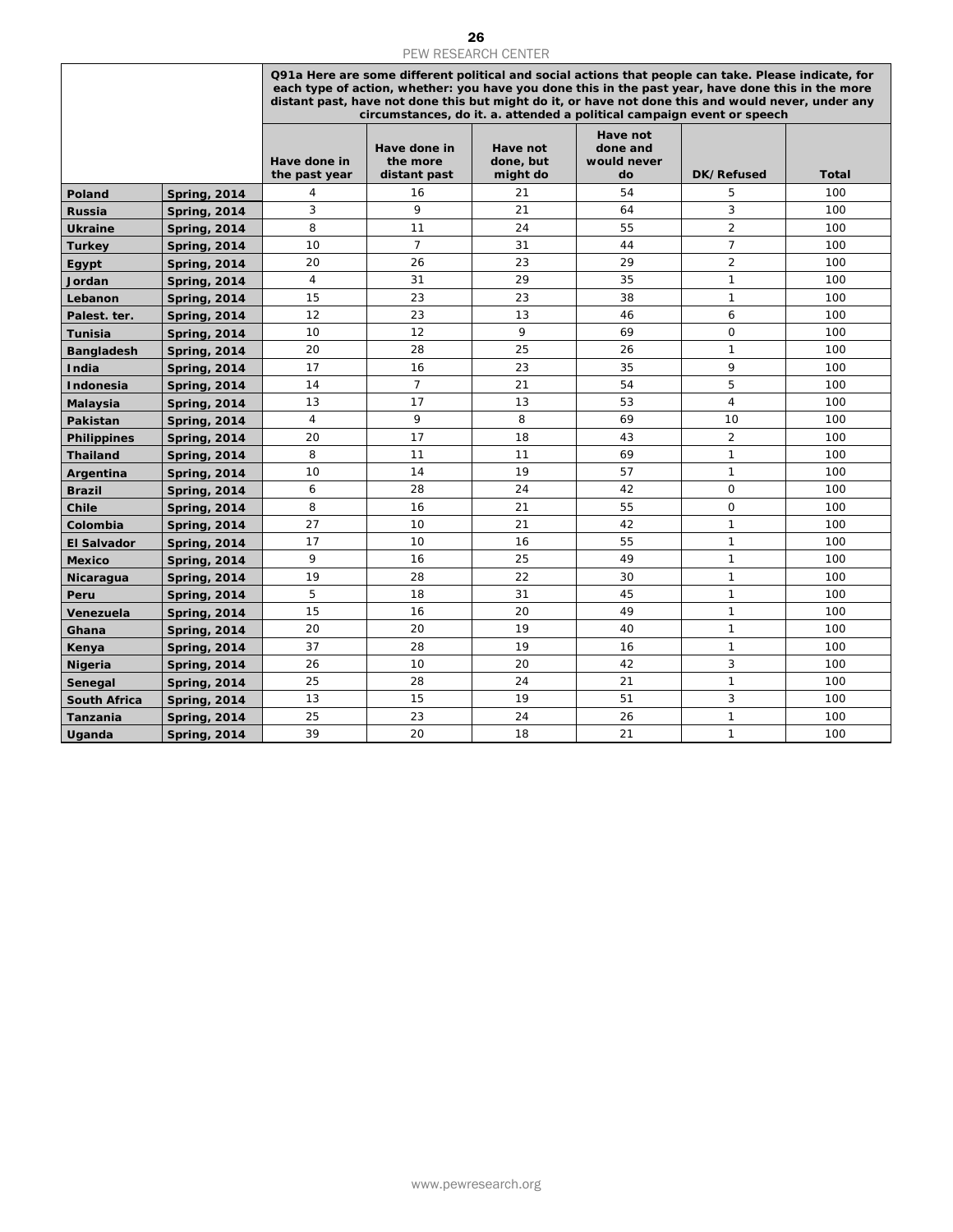|                            | 27<br>PEW RESEARCH CENTER                  |                               |                                          |                                   |                                                                                                                                                                                                                                                                                                                 |                                |              |  |  |
|----------------------------|--------------------------------------------|-------------------------------|------------------------------------------|-----------------------------------|-----------------------------------------------------------------------------------------------------------------------------------------------------------------------------------------------------------------------------------------------------------------------------------------------------------------|--------------------------------|--------------|--|--|
|                            |                                            |                               |                                          |                                   | Q91b Here are some different political and social actions that people can take. Please indicate, for<br>each type of action, whether: you have you done this in the past year, have done this in the more<br>distant past, have not done this but might do it, or have not done this and would never, under any |                                |              |  |  |
|                            |                                            | Have done in<br>the past year | Have done in<br>the more<br>distant past | Have not<br>done, but<br>might do | circumstances, do it. b. participated in an organized protest of any kind<br>Have not<br>done and<br>would never<br>do                                                                                                                                                                                          | <b>DK/Refused</b>              | <b>Total</b> |  |  |
| Poland                     | <b>Spring, 2014</b>                        | 3                             | 13                                       | 28                                | 52                                                                                                                                                                                                                                                                                                              | 5                              | 100          |  |  |
| <b>Russia</b>              | <b>Spring, 2014</b>                        | $\overline{2}$                | 5                                        | 20                                | 69                                                                                                                                                                                                                                                                                                              | 3                              | 100          |  |  |
| <b>Ukraine</b>             | <b>Spring, 2014</b>                        | 11                            | $\overline{7}$                           | 26                                | 54                                                                                                                                                                                                                                                                                                              | $\overline{2}$                 | 100          |  |  |
| <b>Turkey</b>              | <b>Spring, 2014</b>                        | $\overline{7}$                | 5                                        | 16                                | 65                                                                                                                                                                                                                                                                                                              | 8                              | 100          |  |  |
| Egypt                      | <b>Spring, 2014</b>                        | 21                            | 26                                       | 24                                | 28                                                                                                                                                                                                                                                                                                              | $\mathbf{1}$                   | 100          |  |  |
| Jordan                     | <b>Spring, 2014</b>                        | $\overline{2}$                | 20                                       | 41                                | 35                                                                                                                                                                                                                                                                                                              | $\overline{2}$                 | 100          |  |  |
| Lebanon                    | <b>Spring, 2014</b>                        | 16<br>8                       | 20<br>18                                 | 26<br>21                          | 36<br>47                                                                                                                                                                                                                                                                                                        | $\mathbf{1}$<br>6              | 100<br>100   |  |  |
| Palest. ter.<br>Tunisia    | <b>Spring, 2014</b><br><b>Spring, 2014</b> | $\overline{7}$                | 6                                        | 10                                | 77                                                                                                                                                                                                                                                                                                              | $\mathbf{1}$                   | 100          |  |  |
| <b>Bangladesh</b>          | <b>Spring, 2014</b>                        | 13                            | 24                                       | 36                                | 26                                                                                                                                                                                                                                                                                                              | $\overline{2}$                 | 100          |  |  |
| India                      | <b>Spring, 2014</b>                        | 5                             | 14                                       | 31                                | 39                                                                                                                                                                                                                                                                                                              | 12                             | 100          |  |  |
| <b>Indonesia</b>           | <b>Spring, 2014</b>                        | $\mathbf{1}$                  | 4                                        | 19                                | 72                                                                                                                                                                                                                                                                                                              | 5                              | 100          |  |  |
| Malaysia                   | <b>Spring, 2014</b>                        | 3                             | 6                                        | 15                                | 72                                                                                                                                                                                                                                                                                                              | 5                              | 100          |  |  |
| Pakistan                   | <b>Spring, 2014</b>                        | 3                             | 4                                        | $\overline{7}$                    | 76                                                                                                                                                                                                                                                                                                              | 10                             | 100          |  |  |
| <b>Philippines</b>         | <b>Spring, 2014</b>                        | $\mathbf{1}$                  | 9                                        | 12                                | 75                                                                                                                                                                                                                                                                                                              | $\overline{2}$                 | 100          |  |  |
| <b>Thailand</b>            | <b>Spring, 2014</b>                        | 6                             | 5                                        | 10                                | 78                                                                                                                                                                                                                                                                                                              | $\mathbf{1}$                   | 100          |  |  |
| Argentina                  | <b>Spring, 2014</b>                        | 5                             | 10                                       | 22                                | 62                                                                                                                                                                                                                                                                                                              | $\mathbf{1}$                   | 100          |  |  |
| <b>Brazil</b>              | <b>Spring, 2014</b>                        | 4                             | 5                                        | 36                                | 55                                                                                                                                                                                                                                                                                                              | $\mathsf{O}$                   | 100          |  |  |
| Chile                      | <b>Spring, 2014</b>                        | 9                             | 18                                       | 21                                | 52                                                                                                                                                                                                                                                                                                              | $\mathbf 0$                    | 100          |  |  |
| Colombia                   | <b>Spring, 2014</b>                        | 5                             | $\overline{4}$                           | 24                                | 65<br>72                                                                                                                                                                                                                                                                                                        | $\mathbf{1}$                   | 100          |  |  |
| <b>El Salvador</b>         | <b>Spring, 2014</b>                        | $\overline{4}$<br>4           | $\overline{4}$<br>$\overline{7}$         | 18<br>26                          | 62                                                                                                                                                                                                                                                                                                              | $\mathbf{1}$<br>$\overline{2}$ | 100<br>100   |  |  |
| <b>Mexico</b><br>Nicaragua | <b>Spring, 2014</b><br><b>Spring, 2014</b> | 6                             | 11                                       | 27                                | 56                                                                                                                                                                                                                                                                                                              | $\mathbf{1}$                   | 100          |  |  |
| Peru                       | <b>Spring, 2014</b>                        | $\overline{4}$                | 11                                       | 28                                | 56                                                                                                                                                                                                                                                                                                              | $\mathbf{1}$                   | 100          |  |  |
| Venezuela                  | <b>Spring, 2014</b>                        | 5                             | $\overline{7}$                           | 24                                | 64                                                                                                                                                                                                                                                                                                              | $\mathbf{1}$                   | 100          |  |  |
| Ghana                      | <b>Spring, 2014</b>                        | 5                             | 5                                        | 23                                | 65                                                                                                                                                                                                                                                                                                              | $\overline{2}$                 | 100          |  |  |
| Kenya                      | <b>Spring, 2014</b>                        | 9                             | 15                                       | 40                                | 34                                                                                                                                                                                                                                                                                                              | $\overline{2}$                 | 100          |  |  |
| <b>Nigeria</b>             | <b>Spring, 2014</b>                        | 11                            | 9                                        | 24                                | 50                                                                                                                                                                                                                                                                                                              | 6                              | 100          |  |  |
| Senegal                    | <b>Spring, 2014</b>                        | 9                             | 14                                       | 37                                | 39                                                                                                                                                                                                                                                                                                              | $\overline{2}$                 | 100          |  |  |
| <b>South Africa</b>        | <b>Spring, 2014</b>                        | 5                             | 10                                       | 21                                | 61                                                                                                                                                                                                                                                                                                              | 3                              | 100          |  |  |
| Tanzania                   | <b>Spring, 2014</b>                        | 3                             | $\overline{7}$                           | 25                                | 64                                                                                                                                                                                                                                                                                                              | $\overline{2}$                 | 100          |  |  |
| Uganda                     | <b>Spring, 2014</b>                        | 9                             | 9                                        | 20                                | 60                                                                                                                                                                                                                                                                                                              | $\overline{2}$                 | 100          |  |  |
|                            |                                            |                               |                                          |                                   |                                                                                                                                                                                                                                                                                                                 |                                |              |  |  |
|                            |                                            |                               |                                          | www.pewresearch.org               |                                                                                                                                                                                                                                                                                                                 |                                |              |  |  |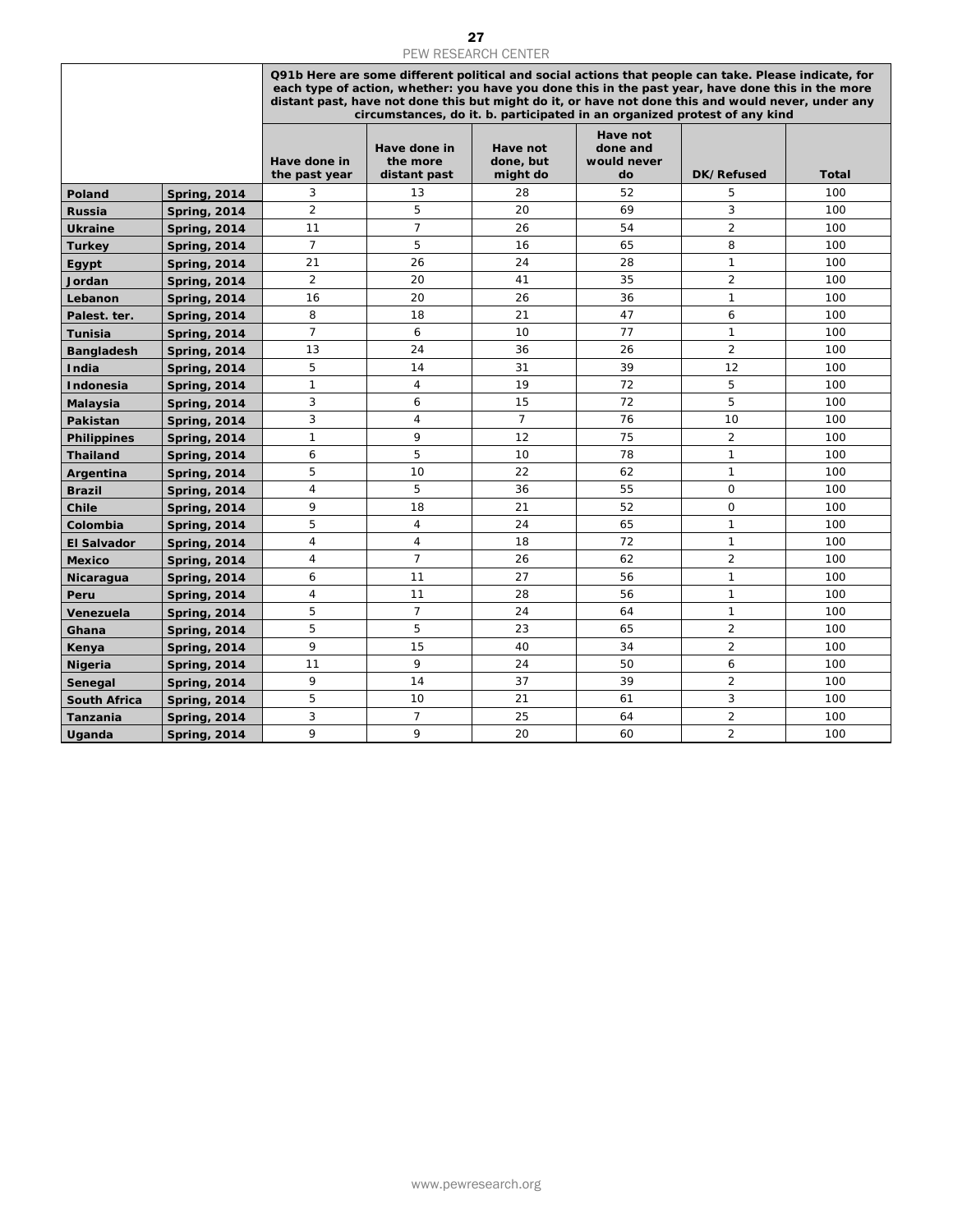|                        |                                            |                                  |                                          | PEW RESEARCH CENTER               |                                                                                                                                                                                                                                                                                                                                                                                               |                                |              |
|------------------------|--------------------------------------------|----------------------------------|------------------------------------------|-----------------------------------|-----------------------------------------------------------------------------------------------------------------------------------------------------------------------------------------------------------------------------------------------------------------------------------------------------------------------------------------------------------------------------------------------|--------------------------------|--------------|
|                        |                                            |                                  |                                          |                                   | Q91c Here are some different political and social actions that people can take. Please indicate, for<br>each type of action, whether: you have you done this in the past year, have done this in the more<br>distant past, have not done this but might do it, or have not done this and would never, under any<br>circumstances, do it. c. been an active member of a political organization |                                |              |
|                        |                                            | Have done in<br>the past year    | Have done in<br>the more<br>distant past | Have not<br>done, but<br>might do | Have not<br>done and<br>would never<br>do                                                                                                                                                                                                                                                                                                                                                     | DK/Refused                     | <b>Total</b> |
| Poland                 | <b>Spring, 2014</b>                        | 3                                | 7                                        | 14                                | 71                                                                                                                                                                                                                                                                                                                                                                                            | 6                              | 100          |
| <b>Russia</b>          | <b>Spring, 2014</b>                        | $\overline{2}$                   | 6                                        | 16                                | 73                                                                                                                                                                                                                                                                                                                                                                                            | 3                              | 100          |
| <b>Ukraine</b>         | <b>Spring, 2014</b>                        | $\overline{c}$                   | 5                                        | 22                                | 67                                                                                                                                                                                                                                                                                                                                                                                            | 3                              | 100          |
| <b>Turkey</b>          | <b>Spring, 2014</b>                        | 5                                | 5                                        | 18                                | 65                                                                                                                                                                                                                                                                                                                                                                                            | $\overline{7}$                 | 100          |
| Egypt                  | <b>Spring, 2014</b>                        | 17                               | 24                                       | 24                                | 31                                                                                                                                                                                                                                                                                                                                                                                            | 4                              | 100          |
| Jordan                 | <b>Spring, 2014</b>                        | $\overline{7}$                   | 22                                       | 28                                | 41                                                                                                                                                                                                                                                                                                                                                                                            | 2                              | 100          |
| Lebanon                | <b>Spring, 2014</b>                        | 8                                | 17                                       | 27                                | 47                                                                                                                                                                                                                                                                                                                                                                                            | $\mathbf{1}$                   | 100          |
| Palest. ter.           | <b>Spring, 2014</b>                        | 6                                | 15                                       | 18                                | 53                                                                                                                                                                                                                                                                                                                                                                                            | 8                              | 100          |
| Tunisia                | <b>Spring, 2014</b>                        | 3                                | 2                                        | 8                                 | 86                                                                                                                                                                                                                                                                                                                                                                                            | $\mathsf O$                    | 100          |
| <b>Bangladesh</b>      | <b>Spring, 2014</b>                        | 10                               | 22                                       | 34                                | 33                                                                                                                                                                                                                                                                                                                                                                                            | $\mathbf{1}$                   | 100          |
| India                  | <b>Spring, 2014</b>                        | 6                                | 8                                        | 30                                | 44                                                                                                                                                                                                                                                                                                                                                                                            | 13                             | 100          |
| Indonesia              | <b>Spring, 2014</b>                        | 3                                | 3                                        | 26                                | 62                                                                                                                                                                                                                                                                                                                                                                                            | 6                              | 100          |
| Malaysia               | <b>Spring, 2014</b>                        | $\overline{4}$                   | 9                                        | 18                                | 64                                                                                                                                                                                                                                                                                                                                                                                            | $\overline{4}$                 | 100          |
| Pakistan               | <b>Spring, 2014</b>                        | 1                                | 3                                        | $\overline{7}$                    | 79                                                                                                                                                                                                                                                                                                                                                                                            | 10                             | 100          |
| <b>Philippines</b>     | <b>Spring, 2014</b>                        | $\overline{4}$<br>$\overline{2}$ | 10<br>5                                  | 14<br>10                          | 69<br>83                                                                                                                                                                                                                                                                                                                                                                                      | $\overline{2}$<br>$\mathbf{1}$ | 100<br>100   |
| <b>Thailand</b>        | <b>Spring, 2014</b>                        | $\overline{4}$                   | 6                                        | 20                                | 69                                                                                                                                                                                                                                                                                                                                                                                            | $\mathbf{1}$                   | 100          |
| Argentina              | <b>Spring, 2014</b>                        | 1                                | 3                                        | 22                                | 73                                                                                                                                                                                                                                                                                                                                                                                            | $\mathsf O$                    | 100          |
| <b>Brazil</b><br>Chile | <b>Spring, 2014</b>                        | 3                                | $\overline{7}$                           | 17                                | 73                                                                                                                                                                                                                                                                                                                                                                                            | 0                              | 100          |
| Colombia               | <b>Spring, 2014</b><br><b>Spring, 2014</b> | $\overline{4}$                   | 4                                        | 20                                | 71                                                                                                                                                                                                                                                                                                                                                                                            | $\mathbf 0$                    | 100          |
| <b>El Salvador</b>     | <b>Spring, 2014</b>                        | 6                                | $\overline{4}$                           | 20                                | 68                                                                                                                                                                                                                                                                                                                                                                                            | $\overline{2}$                 | 100          |
| <b>Mexico</b>          | <b>Spring, 2014</b>                        | 3                                | 5                                        | 26                                | 63                                                                                                                                                                                                                                                                                                                                                                                            | 3                              | 100          |
| Nicaragua              | <b>Spring, 2014</b>                        | 11                               | 17                                       | 27                                | 44                                                                                                                                                                                                                                                                                                                                                                                            | $\mathbf{1}$                   | 100          |
| Peru                   | <b>Spring, 2014</b>                        | 1                                | 6                                        | 27                                | 65                                                                                                                                                                                                                                                                                                                                                                                            | $\mathbf{1}$                   | 100          |
| Venezuela              | <b>Spring, 2014</b>                        | 10                               | 9                                        | 23                                | 56                                                                                                                                                                                                                                                                                                                                                                                            | $\mathbf{1}$                   | 100          |
| Ghana                  | <b>Spring, 2014</b>                        | 10                               | 11                                       | 25                                | 53                                                                                                                                                                                                                                                                                                                                                                                            | $\mathbf{1}$                   | 100          |
| Kenya                  | <b>Spring, 2014</b>                        | 10                               | 16                                       | 38                                | 34                                                                                                                                                                                                                                                                                                                                                                                            | $\mathbf{1}$                   | 100          |
| Nigeria                | <b>Spring, 2014</b>                        | 15                               | 9                                        | 26                                | 47                                                                                                                                                                                                                                                                                                                                                                                            | 3                              | 100          |
| Senegal                | <b>Spring, 2014</b>                        | 14                               | 14                                       | 38                                | 33                                                                                                                                                                                                                                                                                                                                                                                            | $\overline{2}$                 | 100          |
| <b>South Africa</b>    | <b>Spring, 2014</b>                        | $\overline{7}$                   | 10                                       | 22                                | 57                                                                                                                                                                                                                                                                                                                                                                                            | 3                              | 100          |
| Tanzania               | <b>Spring, 2014</b>                        | 10                               | 10                                       | 32                                | 46                                                                                                                                                                                                                                                                                                                                                                                            | $\overline{2}$                 | 100          |
| Uganda                 | <b>Spring, 2014</b>                        | 18                               | 14                                       | 25                                | 42                                                                                                                                                                                                                                                                                                                                                                                            | $\overline{2}$                 | 100          |
|                        |                                            |                                  |                                          |                                   |                                                                                                                                                                                                                                                                                                                                                                                               |                                |              |
|                        |                                            |                                  |                                          | www.pewresearch.org               |                                                                                                                                                                                                                                                                                                                                                                                               |                                |              |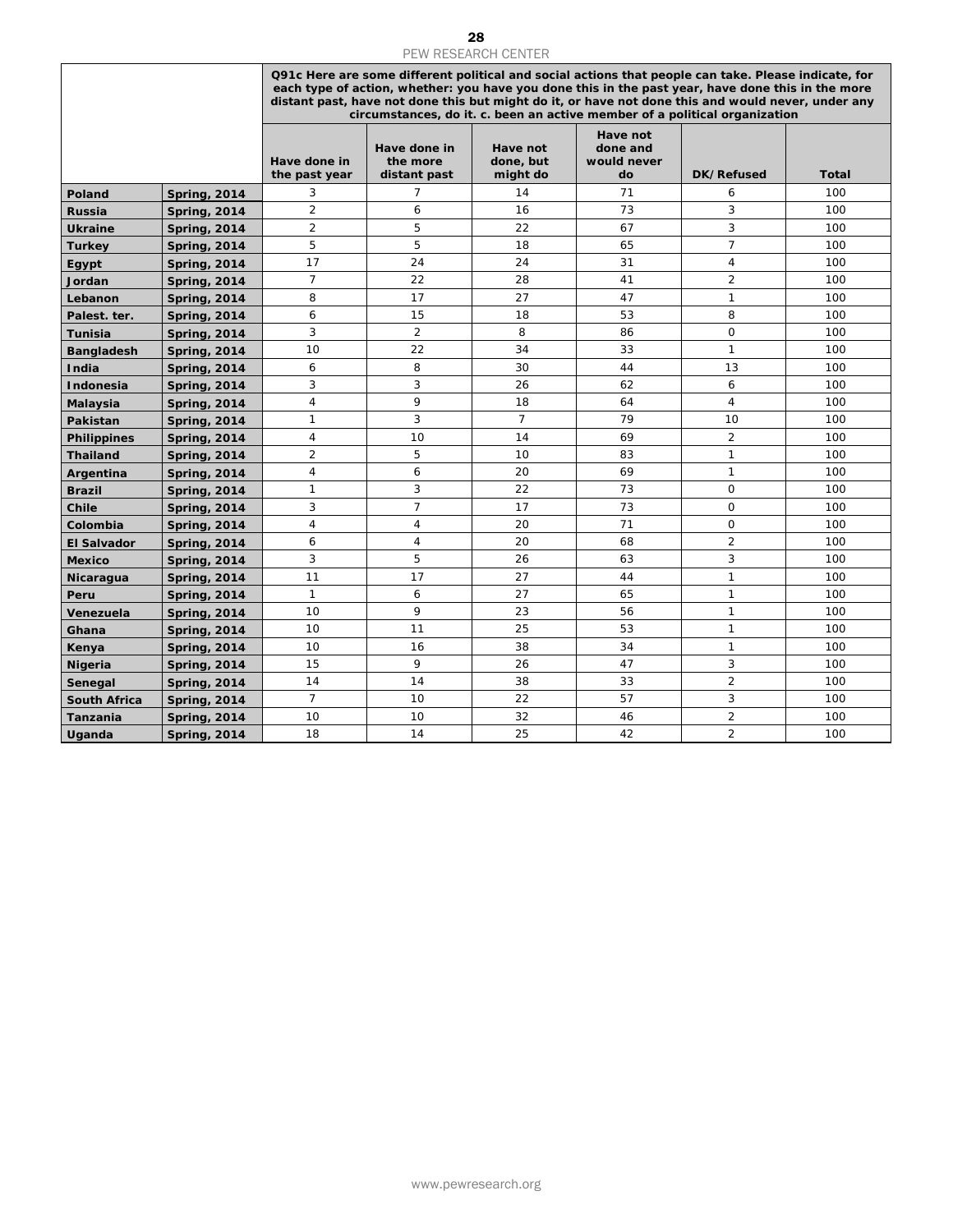|                     |                                            |                                  |                                                                                                                                                                                                                                                                                                                                                                                                  | <b>PEW RESEARCH CENTER</b>        |                                                  |                            |              |  |  |
|---------------------|--------------------------------------------|----------------------------------|--------------------------------------------------------------------------------------------------------------------------------------------------------------------------------------------------------------------------------------------------------------------------------------------------------------------------------------------------------------------------------------------------|-----------------------------------|--------------------------------------------------|----------------------------|--------------|--|--|
|                     |                                            |                                  | Q91d Here are some different political and social actions that people can take. Please indicate, for<br>each type of action, whether: you have you done this in the past year, have done this in the more<br>distant past, have not done this but might do it, or have not done this and would never, under any<br>circumstances, do it. d. phoned a live radio or TV show to express an opinion |                                   |                                                  |                            |              |  |  |
|                     |                                            | Have done in<br>the past year    | Have done in<br>the more<br>distant past                                                                                                                                                                                                                                                                                                                                                         | Have not<br>done, but<br>might do | <b>Have not</b><br>done and<br>would never<br>do | DK/Refused                 | <b>Total</b> |  |  |
| Poland              | <b>Spring, 2014</b>                        | 3                                | 6                                                                                                                                                                                                                                                                                                                                                                                                | 22                                | 64                                               | 4                          | 100          |  |  |
| Russia              | <b>Spring, 2014</b>                        | $\overline{2}$                   | 6                                                                                                                                                                                                                                                                                                                                                                                                | 21                                | 69                                               | 3                          | 100          |  |  |
| <b>Ukraine</b>      | <b>Spring, 2014</b>                        | $\mathbf{1}$                     | $\overline{2}$                                                                                                                                                                                                                                                                                                                                                                                   | 26                                | 70                                               | $\overline{2}$             | 100          |  |  |
| <b>Turkey</b>       | <b>Spring, 2014</b>                        | 3                                | 4                                                                                                                                                                                                                                                                                                                                                                                                | 23                                | 62                                               | 8                          | 100          |  |  |
| Egypt               | <b>Spring, 2014</b>                        | 17                               | 22                                                                                                                                                                                                                                                                                                                                                                                               | 28                                | 29                                               | 3                          | 100          |  |  |
| Jordan              | <b>Spring, 2014</b>                        | 4                                | 25                                                                                                                                                                                                                                                                                                                                                                                               | 39                                | 32                                               | 0                          | 100          |  |  |
| Lebanon             | <b>Spring, 2014</b>                        | 3                                | 6                                                                                                                                                                                                                                                                                                                                                                                                | 42                                | 49                                               | $\mathbf{1}$               | 100          |  |  |
| Palest. ter.        | <b>Spring, 2014</b>                        | 6                                | 14                                                                                                                                                                                                                                                                                                                                                                                               | 31                                | 43                                               | 6                          | 100          |  |  |
| Tunisia             | <b>Spring, 2014</b>                        | $\overline{2}$                   | $\overline{2}$                                                                                                                                                                                                                                                                                                                                                                                   | 27                                | 69                                               | $\mathsf{O}$               | 100          |  |  |
| <b>Bangladesh</b>   | <b>Spring, 2014</b>                        | 6                                | 18                                                                                                                                                                                                                                                                                                                                                                                               | 37                                | 36                                               | $\overline{2}$             | 100          |  |  |
| India               | <b>Spring, 2014</b>                        | 3                                | 6                                                                                                                                                                                                                                                                                                                                                                                                | 32                                | 42                                               | 17                         | 100          |  |  |
| Indonesia           | <b>Spring, 2014</b>                        | $\overline{2}$                   | 3                                                                                                                                                                                                                                                                                                                                                                                                | 26                                | 63                                               | 6                          | 100          |  |  |
| Malaysia            | <b>Spring, 2014</b>                        | $\overline{2}$                   | 5                                                                                                                                                                                                                                                                                                                                                                                                | 17                                | 71                                               | $\overline{4}$             | 100          |  |  |
| Pakistan            | <b>Spring, 2014</b>                        | 0                                | 1                                                                                                                                                                                                                                                                                                                                                                                                | 9                                 | 80                                               | 10                         | 100          |  |  |
| <b>Philippines</b>  | <b>Spring, 2014</b>                        | $\overline{2}$                   | 6                                                                                                                                                                                                                                                                                                                                                                                                | 18                                | 71                                               | $\overline{2}$             | 100          |  |  |
| <b>Thailand</b>     | <b>Spring, 2014</b>                        | $\overline{2}$                   | 3                                                                                                                                                                                                                                                                                                                                                                                                | 12                                | 82                                               | $\mathbf{1}$               | 100          |  |  |
| Argentina           | <b>Spring, 2014</b>                        | $\overline{4}$                   | $\overline{4}$                                                                                                                                                                                                                                                                                                                                                                                   | 32                                | 60                                               | $\mathbf{1}$               | 100          |  |  |
| <b>Brazil</b>       | <b>Spring, 2014</b>                        | $\overline{2}$                   | 3                                                                                                                                                                                                                                                                                                                                                                                                | 36                                | 59                                               | $\mathbf 0$                | 100          |  |  |
| Chile               | <b>Spring, 2014</b>                        | $\overline{2}$                   | 5                                                                                                                                                                                                                                                                                                                                                                                                | 30                                | 62                                               | $\mathbf{1}$               | 100          |  |  |
| Colombia            | <b>Spring, 2014</b>                        | 3                                | $\overline{2}$                                                                                                                                                                                                                                                                                                                                                                                   | 30                                | 65                                               | $\mathbf 0$                | 100          |  |  |
| <b>El Salvador</b>  | <b>Spring, 2014</b>                        | $\overline{4}$<br>$\overline{2}$ | $\overline{c}$<br>$\overline{2}$                                                                                                                                                                                                                                                                                                                                                                 | 27                                | 65                                               | $\mathbf{1}$<br>$\sqrt{3}$ | 100          |  |  |
| <b>Mexico</b>       | <b>Spring, 2014</b>                        | 5                                | 4                                                                                                                                                                                                                                                                                                                                                                                                | 25<br>44                          | 67<br>46                                         | $\mathbf{1}$               | 100<br>100   |  |  |
| Nicaragua           | <b>Spring, 2014</b>                        | $\mathbf{1}$                     | 6                                                                                                                                                                                                                                                                                                                                                                                                | 43                                | 49                                               | $\mathbf{1}$               | 100          |  |  |
| Peru<br>Venezuela   | <b>Spring, 2014</b><br><b>Spring, 2014</b> | 5                                | 8                                                                                                                                                                                                                                                                                                                                                                                                | 30                                | 57                                               | $\mathbf{1}$               | 100          |  |  |
| Ghana               | <b>Spring, 2014</b>                        | 6                                | $\overline{4}$                                                                                                                                                                                                                                                                                                                                                                                   | 33                                | 55                                               | $\overline{2}$             | 100          |  |  |
| Kenya               | <b>Spring, 2014</b>                        | 9                                | 12                                                                                                                                                                                                                                                                                                                                                                                               | 45                                | 33                                               | $\mathbf{1}$               | 100          |  |  |
| <b>Nigeria</b>      | <b>Spring, 2014</b>                        | 10                               | 6                                                                                                                                                                                                                                                                                                                                                                                                | 38                                | 42                                               | $\overline{4}$             | 100          |  |  |
| Senegal             | <b>Spring, 2014</b>                        | 6                                | 8                                                                                                                                                                                                                                                                                                                                                                                                | 47                                | 38                                               | 2                          | 100          |  |  |
| <b>South Africa</b> | <b>Spring, 2014</b>                        | 4                                | $\overline{7}$                                                                                                                                                                                                                                                                                                                                                                                   | 21                                | 64                                               | $\overline{4}$             | 100          |  |  |
| Tanzania            | <b>Spring, 2014</b>                        | $\overline{4}$                   | 5                                                                                                                                                                                                                                                                                                                                                                                                | 38                                | 50                                               | 3                          | 100          |  |  |
| <b>Uganda</b>       | <b>Spring, 2014</b>                        | 10                               | 6                                                                                                                                                                                                                                                                                                                                                                                                | 39                                | 41                                               | 3                          | 100          |  |  |
|                     |                                            |                                  |                                                                                                                                                                                                                                                                                                                                                                                                  |                                   |                                                  |                            |              |  |  |
|                     |                                            |                                  |                                                                                                                                                                                                                                                                                                                                                                                                  | www.pewresearch.org               |                                                  |                            |              |  |  |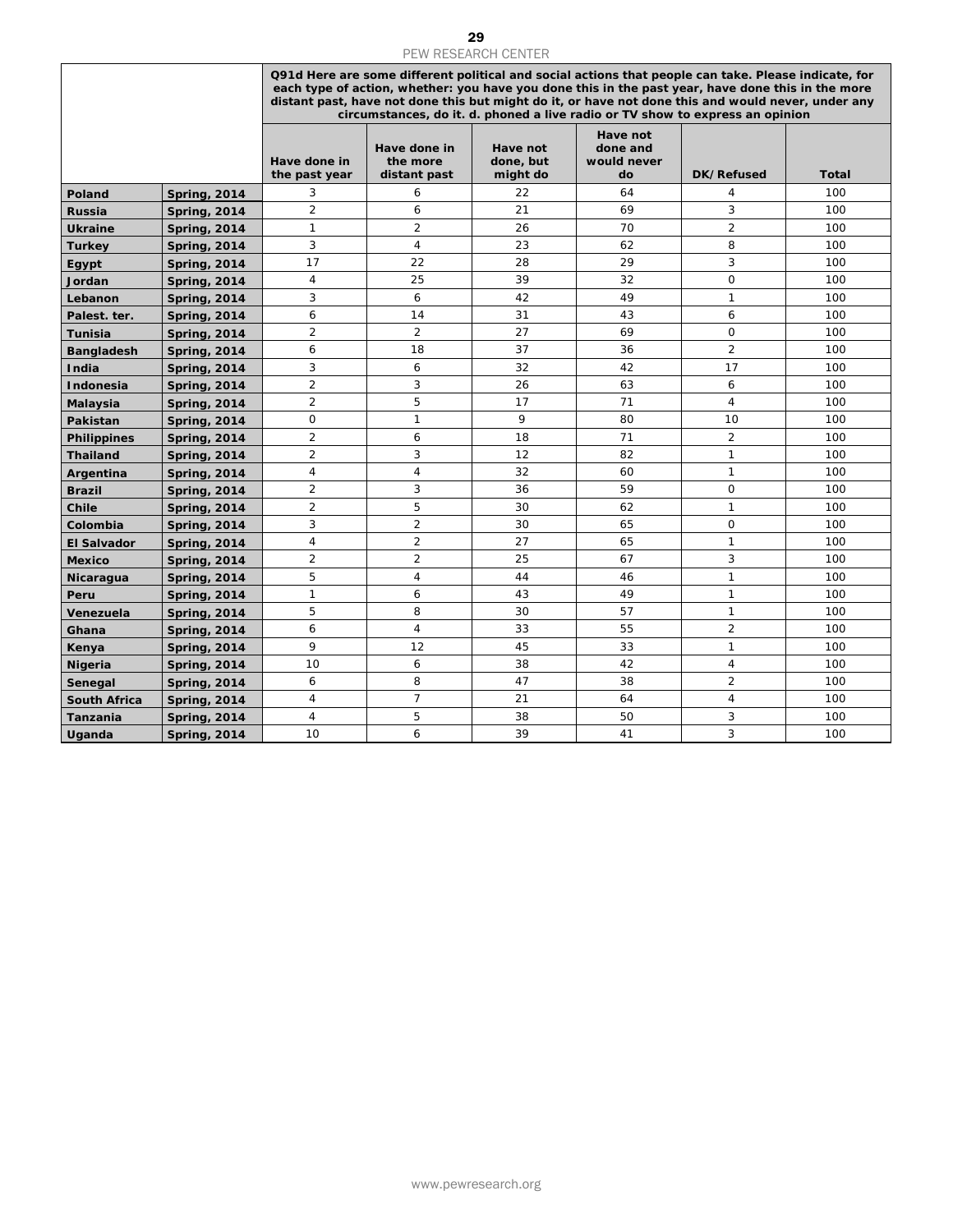|                     |                                            |                               | <b>PEW RESEARCH CENTER</b><br>Q91e Here are some different political and social actions that people can take. Please indicate, for<br>each type of action, whether: you have you done this in the past year, have done this in the more<br>distant past, have not done this but might do it, or have not done this and would never, under any<br>circumstances, do it. e. voted in an election |                                   |                                           |                                |              |  |  |
|---------------------|--------------------------------------------|-------------------------------|------------------------------------------------------------------------------------------------------------------------------------------------------------------------------------------------------------------------------------------------------------------------------------------------------------------------------------------------------------------------------------------------|-----------------------------------|-------------------------------------------|--------------------------------|--------------|--|--|
|                     |                                            | Have done in<br>the past year | Have done in<br>the more<br>distant past                                                                                                                                                                                                                                                                                                                                                       | Have not<br>done, but<br>might do | Have not<br>done and<br>would never<br>do | <b>DK/Refused</b>              | <b>Total</b> |  |  |
| Poland              | <b>Spring, 2014</b>                        | 20                            | 55                                                                                                                                                                                                                                                                                                                                                                                             | 11                                | 10                                        | 4                              | 100          |  |  |
| <b>Russia</b>       | <b>Spring, 2014</b>                        | 44                            | 32                                                                                                                                                                                                                                                                                                                                                                                             | 8                                 | 15                                        | $\mathbf{1}$                   | 100          |  |  |
| <b>Ukraine</b>      | <b>Spring, 2014</b>                        | 17                            | 62                                                                                                                                                                                                                                                                                                                                                                                             | 8                                 | 12                                        | $\overline{2}$                 | 100          |  |  |
| <b>Turkey</b>       | <b>Spring, 2014</b>                        | 72                            | 6                                                                                                                                                                                                                                                                                                                                                                                              | 5                                 | 9                                         | 8                              | 100          |  |  |
| Egypt               | <b>Spring, 2014</b>                        | 6                             | 47                                                                                                                                                                                                                                                                                                                                                                                             | 21                                | 23                                        | 3                              | 100          |  |  |
| Jordan              | <b>Spring, 2014</b>                        | 24                            | 35                                                                                                                                                                                                                                                                                                                                                                                             | 21                                | 20                                        | $\mathbf 0$                    | 100          |  |  |
| Lebanon             | <b>Spring, 2014</b>                        | 4                             | 59                                                                                                                                                                                                                                                                                                                                                                                             | 24                                | 13                                        | $\mathbf{1}$                   | 100          |  |  |
| Palest. ter.        | <b>Spring, 2014</b>                        | 13                            | 41                                                                                                                                                                                                                                                                                                                                                                                             | 20                                | 22                                        | 5                              | 100          |  |  |
| <b>Tunisia</b>      | <b>Spring, 2014</b>                        | 21                            | 42                                                                                                                                                                                                                                                                                                                                                                                             | 13                                | 23<br>8                                   | $\mathbf 0$<br>$\mathbf 0$     | 100          |  |  |
| <b>Bangladesh</b>   | <b>Spring, 2014</b>                        | 45<br>60                      | 33<br>28                                                                                                                                                                                                                                                                                                                                                                                       | 13<br>6                           | 3                                         | 3                              | 100<br>100   |  |  |
| India<br>Indonesia  | <b>Spring, 2014</b><br><b>Spring, 2014</b> | 50                            | 39                                                                                                                                                                                                                                                                                                                                                                                             | $\overline{4}$                    | 5                                         | $\overline{c}$                 | 100          |  |  |
| Malaysia            | <b>Spring, 2014</b>                        | 59                            | 12                                                                                                                                                                                                                                                                                                                                                                                             | 15                                | 11                                        | 3                              | 100          |  |  |
| Pakistan            | <b>Spring, 2014</b>                        | 56                            | 13                                                                                                                                                                                                                                                                                                                                                                                             | 13                                | 14                                        | $\overline{4}$                 | 100          |  |  |
| <b>Philippines</b>  | <b>Spring, 2014</b>                        | 75                            | 10                                                                                                                                                                                                                                                                                                                                                                                             | 8                                 | 6                                         | $\mathbf{1}$                   | 100          |  |  |
| <b>Thailand</b>     | <b>Spring, 2014</b>                        | 86                            | 10                                                                                                                                                                                                                                                                                                                                                                                             | $\overline{2}$                    | $\overline{\mathbf{c}}$                   | $\mathbf 0$                    | 100          |  |  |
| Argentina           | <b>Spring, 2014</b>                        | 77                            | 12                                                                                                                                                                                                                                                                                                                                                                                             | 5                                 | $\overline{4}$                            | $\mathbf{1}$                   | 100          |  |  |
| <b>Brazil</b>       | <b>Spring, 2014</b>                        | 30                            | 64                                                                                                                                                                                                                                                                                                                                                                                             | 3                                 | 3                                         | $\mathsf O$                    | 100          |  |  |
| Chile               | <b>Spring, 2014</b>                        | 61                            | 13                                                                                                                                                                                                                                                                                                                                                                                             | 9                                 | 17                                        | $\mathsf O$                    | 100          |  |  |
| Colombia            | <b>Spring, 2014</b>                        | 66                            | 10                                                                                                                                                                                                                                                                                                                                                                                             | 11                                | 13                                        | $\mathsf O$                    | 100          |  |  |
| <b>El Salvador</b>  | <b>Spring, 2014</b>                        | 76                            | 6                                                                                                                                                                                                                                                                                                                                                                                              | 5<br>9                            | 10                                        | 3                              | 100          |  |  |
| <b>Mexico</b>       | <b>Spring, 2014</b>                        | 34<br>22                      | 37<br>68                                                                                                                                                                                                                                                                                                                                                                                       | 6                                 | 18<br>3                                   | $\overline{2}$<br>$\mathbf{1}$ | 100<br>100   |  |  |
| Nicaragua<br>Peru   | <b>Spring, 2014</b><br><b>Spring, 2014</b> | 29                            | 56                                                                                                                                                                                                                                                                                                                                                                                             | 9                                 | 6                                         | $\mathbf{1}$                   | 100          |  |  |
| Venezuela           | <b>Spring, 2014</b>                        | 68                            | 23                                                                                                                                                                                                                                                                                                                                                                                             | $\overline{4}$                    | 5                                         | 0                              | 100          |  |  |
| Ghana               | <b>Spring, 2014</b>                        | 63                            | 18                                                                                                                                                                                                                                                                                                                                                                                             | 9                                 | 10                                        | $\mathbf{1}$                   | 100          |  |  |
| Kenya               | <b>Spring, 2014</b>                        | 55                            | 23                                                                                                                                                                                                                                                                                                                                                                                             | 14                                | $\overline{7}$                            | $\mathsf O$                    | 100          |  |  |
| <b>Nigeria</b>      | <b>Spring, 2014</b>                        | 55                            | 15                                                                                                                                                                                                                                                                                                                                                                                             | 12                                | 15                                        | 3                              | 100          |  |  |
| Senegal             | <b>Spring, 2014</b>                        | 42                            | 33                                                                                                                                                                                                                                                                                                                                                                                             | 22                                | 3                                         | $\mathbf{1}$                   | 100          |  |  |
| <b>South Africa</b> | <b>Spring, 2014</b>                        | 61                            | 10                                                                                                                                                                                                                                                                                                                                                                                             | 10                                | 17                                        | $\overline{2}$                 | 100          |  |  |
| Uganda              | <b>Spring, 2014</b>                        | 53                            | 26                                                                                                                                                                                                                                                                                                                                                                                             | 15                                | 5                                         | 0                              | 100          |  |  |
|                     |                                            |                               |                                                                                                                                                                                                                                                                                                                                                                                                |                                   |                                           |                                |              |  |  |
|                     |                                            |                               |                                                                                                                                                                                                                                                                                                                                                                                                | www.pewresearch.org               |                                           |                                |              |  |  |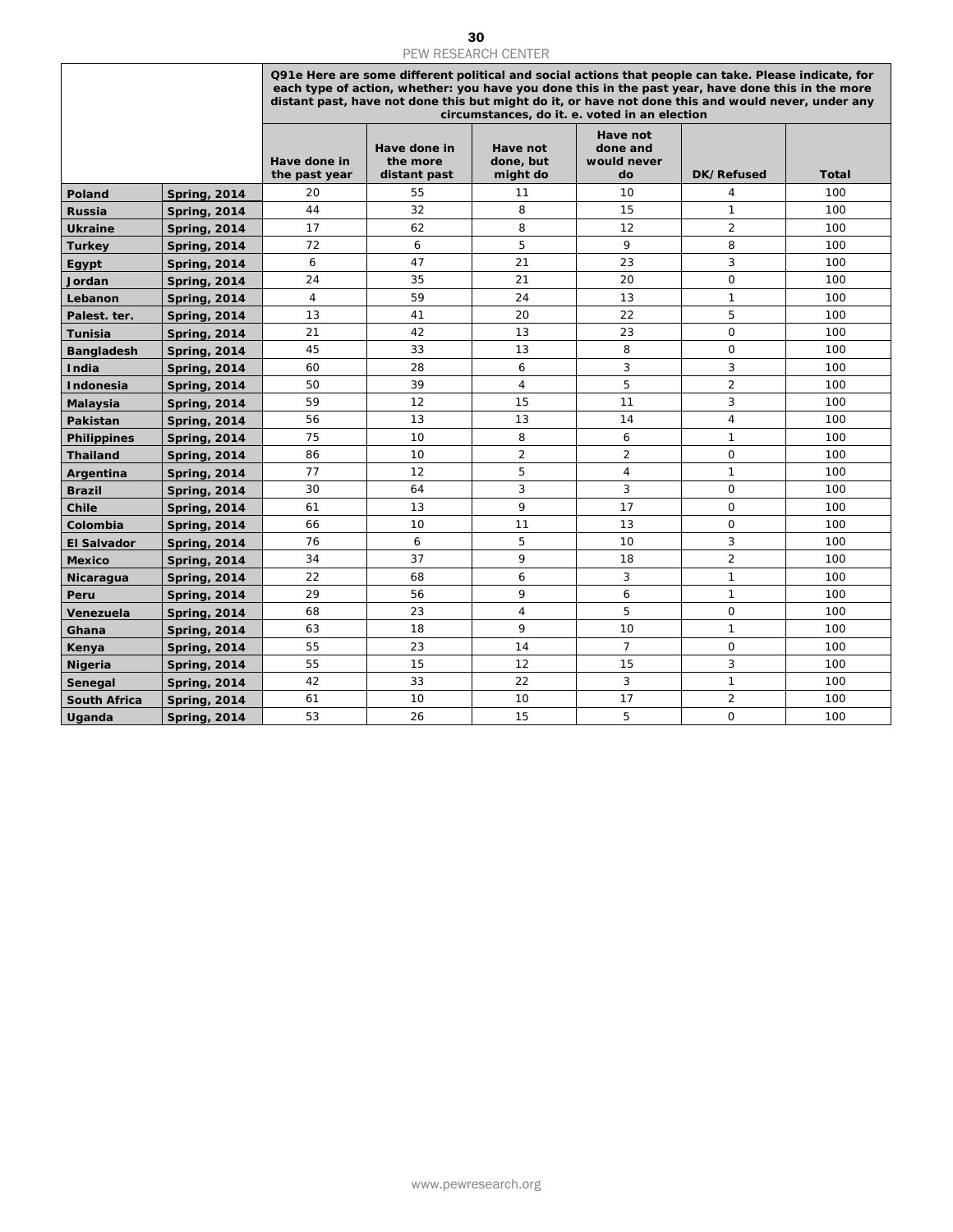|                                |                                            |                               |                                          | PEW RESEARCH CENTER               |                                                                                                                                                                                                                                                                                                                                                                           |                |            |
|--------------------------------|--------------------------------------------|-------------------------------|------------------------------------------|-----------------------------------|---------------------------------------------------------------------------------------------------------------------------------------------------------------------------------------------------------------------------------------------------------------------------------------------------------------------------------------------------------------------------|----------------|------------|
|                                |                                            |                               |                                          |                                   | Q91f Here are some different political and social actions that people can take. Please indicate, for<br>each type of action, whether: you have you done this in the past year, have done this in the more<br>distant past, have not done this but might do it, or have not done this and would never, under any<br>circumstances, do it. f. participated in labor strikes |                |            |
|                                |                                            | Have done in<br>the past year | Have done in<br>the more<br>distant past | Have not<br>done, but<br>might do | Have not<br>done and<br>would never<br>do                                                                                                                                                                                                                                                                                                                                 | DK/Refused     | Total      |
| Poland                         | <b>Spring, 2014</b>                        | 2                             | 12                                       | 25                                | 56                                                                                                                                                                                                                                                                                                                                                                        | 6              | 100        |
| <b>Russia</b>                  | <b>Spring, 2014</b>                        | $\overline{2}$                | $\overline{4}$                           | 18                                | 73                                                                                                                                                                                                                                                                                                                                                                        | 3              | 100        |
| <b>Ukraine</b>                 | <b>Spring, 2014</b>                        | 3                             | 6                                        | 27                                | 61                                                                                                                                                                                                                                                                                                                                                                        | 3              | 100        |
| <b>Turkey</b>                  | <b>Spring, 2014</b>                        | $\overline{7}$                | 4                                        | 21                                | 60                                                                                                                                                                                                                                                                                                                                                                        | 8              | 100        |
| Egypt                          | <b>Spring, 2014</b>                        | 15                            | 21                                       | 28                                | 36                                                                                                                                                                                                                                                                                                                                                                        | $\mathsf{O}$   | 100        |
| Jordan                         | <b>Spring, 2014</b>                        | 2                             | 17                                       | 38                                | 40                                                                                                                                                                                                                                                                                                                                                                        | 3              | 100        |
| Lebanon                        | <b>Spring, 2014</b>                        | 6                             | 12                                       | 45                                | 35                                                                                                                                                                                                                                                                                                                                                                        | $\mathbf{1}$   | 100        |
| Palest. ter.                   | <b>Spring, 2014</b>                        | $\overline{4}$                | 11                                       | 28                                | 51                                                                                                                                                                                                                                                                                                                                                                        | 6              | 100        |
| Tunisia                        | <b>Spring, 2014</b>                        | $\overline{7}$                | $\overline{7}$                           | 10                                | 73                                                                                                                                                                                                                                                                                                                                                                        | 3              | 100        |
| <b>Bangladesh</b>              | <b>Spring, 2014</b>                        | 8                             | 23                                       | 38                                | 29                                                                                                                                                                                                                                                                                                                                                                        | $\overline{2}$ | 100        |
| India                          | <b>Spring, 2014</b>                        | $\overline{7}$                | 10                                       | 30                                | 40                                                                                                                                                                                                                                                                                                                                                                        | 13             | 100        |
| <b>Indonesia</b>               | <b>Spring, 2014</b>                        | $\mathbf{1}$<br>$\mathsf O$   | 3                                        | 13                                | 77                                                                                                                                                                                                                                                                                                                                                                        | 6              | 100        |
| Malaysia                       | <b>Spring, 2014</b>                        | $\mathbf{1}$                  | 5<br>5                                   | 11<br>8                           | 78<br>76                                                                                                                                                                                                                                                                                                                                                                  | 5<br>9         | 100<br>100 |
| Pakistan<br><b>Philippines</b> | <b>Spring, 2014</b><br><b>Spring, 2014</b> | $\overline{2}$                | 6                                        | 10                                | 79                                                                                                                                                                                                                                                                                                                                                                        | $\overline{2}$ | 100        |
| <b>Thailand</b>                | <b>Spring, 2014</b>                        | $\mathbf{1}$                  | $\overline{2}$                           | $\overline{7}$                    | 90                                                                                                                                                                                                                                                                                                                                                                        | $\mathbf{1}$   | 100        |
| Argentina                      | <b>Spring, 2014</b>                        | $\overline{4}$                | 6                                        | 30                                | 59                                                                                                                                                                                                                                                                                                                                                                        | $\mathbf{1}$   | 100        |
| <b>Brazil</b>                  | <b>Spring, 2014</b>                        | 3                             | $\overline{4}$                           | 40                                | 52                                                                                                                                                                                                                                                                                                                                                                        | $\mathsf O$    | 100        |
| Chile                          | <b>Spring, 2014</b>                        | 5                             | 12                                       | 30                                | 52                                                                                                                                                                                                                                                                                                                                                                        | 0              | 100        |
| Colombia                       | <b>Spring, 2014</b>                        | $\overline{4}$                | 4                                        | 27                                | 65                                                                                                                                                                                                                                                                                                                                                                        | $\mathbf{1}$   | 100        |
| <b>El Salvador</b>             | <b>Spring, 2014</b>                        | $\overline{2}$                | $\overline{2}$                           | 15                                | 77                                                                                                                                                                                                                                                                                                                                                                        | $\overline{4}$ | 100        |
| <b>Mexico</b>                  | <b>Spring, 2014</b>                        | 1                             | 3                                        | 20                                | 72                                                                                                                                                                                                                                                                                                                                                                        | $\overline{4}$ | 100        |
| Nicaragua                      | <b>Spring, 2014</b>                        | $\overline{2}$                | $\overline{7}$                           | 35                                | 56                                                                                                                                                                                                                                                                                                                                                                        | $\mathbf{1}$   | 100        |
| Peru                           | <b>Spring, 2014</b>                        | $\overline{2}$                | 9                                        | 32                                | 57                                                                                                                                                                                                                                                                                                                                                                        | $\mathbf{1}$   | 100        |
| Venezuela                      | <b>Spring, 2014</b>                        | $\overline{4}$                | $\sqrt{4}$                               | 27                                | 65                                                                                                                                                                                                                                                                                                                                                                        | $\mathbf{1}$   | 100        |
| Ghana                          | <b>Spring, 2014</b>                        | 6                             | 3                                        | 20                                | 67                                                                                                                                                                                                                                                                                                                                                                        | 3              | 100        |
| Kenya                          | <b>Spring, 2014</b>                        | 5                             | 11                                       | 37                                | 45                                                                                                                                                                                                                                                                                                                                                                        | $\overline{2}$ | 100        |
| Nigeria                        | <b>Spring, 2014</b>                        | 10                            | 8                                        | 22                                | 54                                                                                                                                                                                                                                                                                                                                                                        | 6              | 100        |
| Senegal                        | <b>Spring, 2014</b>                        | 3                             | 5                                        | 33                                | 54                                                                                                                                                                                                                                                                                                                                                                        | 5              | 100        |
| <b>South Africa</b>            | <b>Spring, 2014</b>                        | 3                             | 8                                        | 19                                | 64                                                                                                                                                                                                                                                                                                                                                                        | 6              | 100        |
| Tanzania                       | <b>Spring, 2014</b>                        | 1                             | 3                                        | 25                                | 70                                                                                                                                                                                                                                                                                                                                                                        | $\overline{2}$ | 100        |
| Uganda                         | <b>Spring, 2014</b>                        | 3                             | 3                                        | 16                                | 75                                                                                                                                                                                                                                                                                                                                                                        | 3              | 100        |
|                                |                                            |                               |                                          |                                   |                                                                                                                                                                                                                                                                                                                                                                           |                |            |
|                                |                                            |                               |                                          | www.pewresearch.org               |                                                                                                                                                                                                                                                                                                                                                                           |                |            |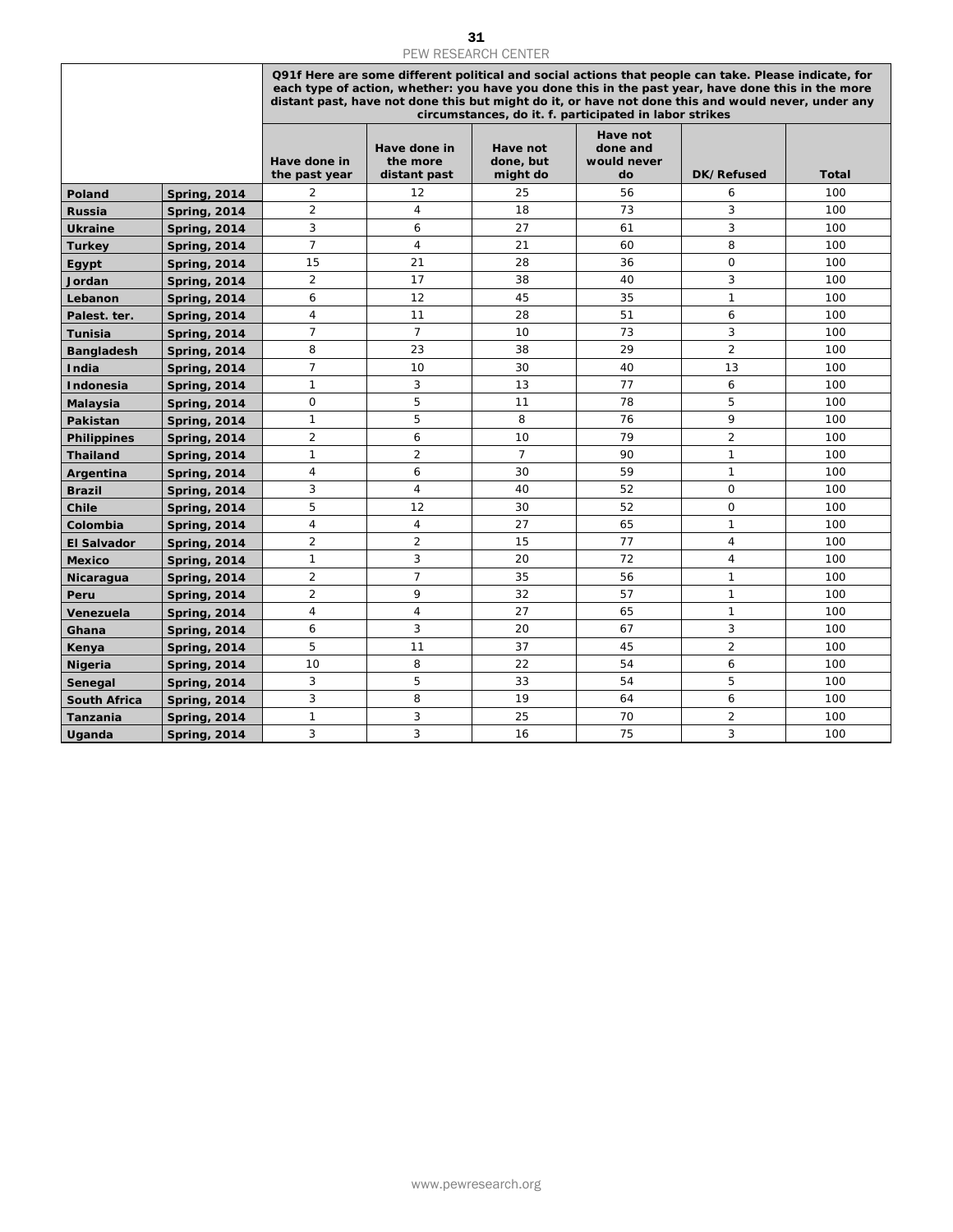| PEW RESEARCH CENTER  |                                            |                                  |                                          |                                   |                                                                                                                                                                                                                                                                                                                                                                                                      |                     |              |  |  |
|----------------------|--------------------------------------------|----------------------------------|------------------------------------------|-----------------------------------|------------------------------------------------------------------------------------------------------------------------------------------------------------------------------------------------------------------------------------------------------------------------------------------------------------------------------------------------------------------------------------------------------|---------------------|--------------|--|--|
|                      |                                            |                                  |                                          |                                   | Q91g Here are some different political and social actions that people can take. Please indicate, for<br>each type of action, whether: you have you done this in the past year, in the more distant past,<br>have not done this but might do it, or have not done this and would never, under any<br>circumstances, do it. g. posted links to political stories or articles for others to read ONLINE |                     |              |  |  |
|                      |                                            | Have done in<br>the past year    | Have done in<br>the more<br>distant past | Have not<br>done, but<br>might do | Have not<br>done and<br>would never<br>do                                                                                                                                                                                                                                                                                                                                                            | DK/Refused          | <b>Total</b> |  |  |
| Poland               | <b>Spring, 2014</b>                        | 2                                | 6                                        | 18                                | 67                                                                                                                                                                                                                                                                                                                                                                                                   | 6                   | 100          |  |  |
| <b>Russia</b>        | <b>Spring, 2014</b>                        | $\overline{2}$                   | $\overline{4}$                           | 17                                | 73                                                                                                                                                                                                                                                                                                                                                                                                   | 3                   | 100          |  |  |
| <b>Ukraine</b>       | <b>Spring, 2014</b>                        | 3                                | 3                                        | 19                                | 70                                                                                                                                                                                                                                                                                                                                                                                                   | 4                   | 100          |  |  |
| <b>Turkey</b>        | <b>Spring, 2014</b>                        | 9                                | 4                                        | 18                                | 61                                                                                                                                                                                                                                                                                                                                                                                                   | 8                   | 100          |  |  |
| Egypt                | <b>Spring, 2014</b>                        | 3                                | 4                                        | 36                                | 49                                                                                                                                                                                                                                                                                                                                                                                                   | 8                   | 100          |  |  |
| Jordan               | <b>Spring, 2014</b>                        | 3                                | 12                                       | 30                                | 54                                                                                                                                                                                                                                                                                                                                                                                                   | $\mathbf{1}$        | 100          |  |  |
| Lebanon              | <b>Spring, 2014</b>                        | 6                                | 11                                       | 19                                | 62                                                                                                                                                                                                                                                                                                                                                                                                   | $\overline{2}$      | 100          |  |  |
| Palest. ter.         | <b>Spring, 2014</b>                        | 8                                | 15                                       | 18                                | 52                                                                                                                                                                                                                                                                                                                                                                                                   | $\overline{7}$      | 100          |  |  |
| Tunisia              | <b>Spring, 2014</b>                        | $\overline{7}$                   | $\overline{2}$                           | 4                                 | 78                                                                                                                                                                                                                                                                                                                                                                                                   | 8                   | 100          |  |  |
| <b>Bangladesh</b>    | <b>Spring, 2014</b>                        | 8                                | 13                                       | 32                                | 42                                                                                                                                                                                                                                                                                                                                                                                                   | 5                   | 100          |  |  |
| India                | <b>Spring, 2014</b>                        | 3                                | 4                                        | 21                                | 40                                                                                                                                                                                                                                                                                                                                                                                                   | 32                  | 100          |  |  |
| <b>Indonesia</b>     | <b>Spring, 2014</b>                        | $\overline{2}$<br>$\overline{2}$ | $\overline{2}$<br>4                      | 18<br>17                          | 69<br>71                                                                                                                                                                                                                                                                                                                                                                                             | 10<br>5             | 100<br>100   |  |  |
| Malaysia<br>Pakistan | <b>Spring, 2014</b><br><b>Spring, 2014</b> | $\mathbf{1}$                     | 1                                        | 5                                 | 77                                                                                                                                                                                                                                                                                                                                                                                                   | 16                  | 100          |  |  |
| <b>Philippines</b>   | <b>Spring, 2014</b>                        | $\overline{2}$                   | 6                                        | 10                                | 78                                                                                                                                                                                                                                                                                                                                                                                                   | 4                   | 100          |  |  |
| <b>Thailand</b>      | <b>Spring, 2014</b>                        | 5                                | 3                                        | 6                                 | 84                                                                                                                                                                                                                                                                                                                                                                                                   | $\overline{2}$      | 100          |  |  |
| Argentina            | <b>Spring, 2014</b>                        | 8                                | 3                                        | 16                                | 71                                                                                                                                                                                                                                                                                                                                                                                                   | $\overline{2}$      | 100          |  |  |
| <b>Brazil</b>        | <b>Spring, 2014</b>                        | 5                                | $\overline{2}$                           | 22                                | 70                                                                                                                                                                                                                                                                                                                                                                                                   | $\mathbf{1}$        | 100          |  |  |
| Chile                | <b>Spring, 2014</b>                        | 6                                | $\overline{7}$                           | 22                                | 64                                                                                                                                                                                                                                                                                                                                                                                                   | $\mathsf{O}$        | 100          |  |  |
| Colombia             | <b>Spring, 2014</b>                        | $\boldsymbol{6}$                 | $\mathbf{1}$                             | 19                                | 73                                                                                                                                                                                                                                                                                                                                                                                                   | $\mathbf{1}$        | 100          |  |  |
| <b>El Salvador</b>   | <b>Spring, 2014</b>                        | 5                                | 1                                        | 13                                | 78                                                                                                                                                                                                                                                                                                                                                                                                   | $\overline{2}$      | 100          |  |  |
| <b>Mexico</b>        | <b>Spring, 2014</b>                        | 3                                | 3                                        | 20                                | 71                                                                                                                                                                                                                                                                                                                                                                                                   | 3                   | 100          |  |  |
| Nicaragua            | <b>Spring, 2014</b>                        | 4                                | 3                                        | 25                                | 66                                                                                                                                                                                                                                                                                                                                                                                                   | $\overline{2}$      | 100          |  |  |
| Peru                 | <b>Spring, 2014</b>                        | $\overline{2}$                   | $\overline{2}$                           | 23                                | 66                                                                                                                                                                                                                                                                                                                                                                                                   | 6                   | 100          |  |  |
| Venezuela            | <b>Spring, 2014</b>                        | $\overline{7}$                   | 5                                        | 20                                | 66                                                                                                                                                                                                                                                                                                                                                                                                   | $\mathbf{1}$        | 100          |  |  |
| Ghana                | <b>Spring, 2014</b>                        | $\overline{2}$                   | $\overline{c}$                           | 17                                | 68                                                                                                                                                                                                                                                                                                                                                                                                   | 12                  | 100          |  |  |
| Kenya                | <b>Spring, 2014</b>                        | $\overline{4}$                   | $\overline{7}$                           | 31                                | 52                                                                                                                                                                                                                                                                                                                                                                                                   | 5                   | 100          |  |  |
| Nigeria              | <b>Spring, 2014</b>                        | $\overline{7}$                   | 3                                        | 25                                | 58                                                                                                                                                                                                                                                                                                                                                                                                   | $\overline{7}$      | 100          |  |  |
| Senegal              | <b>Spring, 2014</b>                        | 2                                | 5                                        | 28                                | 51                                                                                                                                                                                                                                                                                                                                                                                                   | 15                  | 100          |  |  |
| <b>South Africa</b>  | <b>Spring, 2014</b>                        | $\overline{2}$<br>1              | 5<br>3                                   | 16<br>31                          | 70<br>63                                                                                                                                                                                                                                                                                                                                                                                             | 6<br>$\overline{2}$ | 100<br>100   |  |  |
| Tanzania             | <b>Spring, 2014</b>                        | $\overline{2}$                   | 3                                        | 23                                | 58                                                                                                                                                                                                                                                                                                                                                                                                   | 14                  | 100          |  |  |
| Uganda               | <b>Spring, 2014</b>                        |                                  |                                          |                                   |                                                                                                                                                                                                                                                                                                                                                                                                      |                     |              |  |  |
|                      |                                            |                                  |                                          |                                   |                                                                                                                                                                                                                                                                                                                                                                                                      |                     |              |  |  |
|                      |                                            |                                  |                                          | www.pewresearch.org               |                                                                                                                                                                                                                                                                                                                                                                                                      |                     |              |  |  |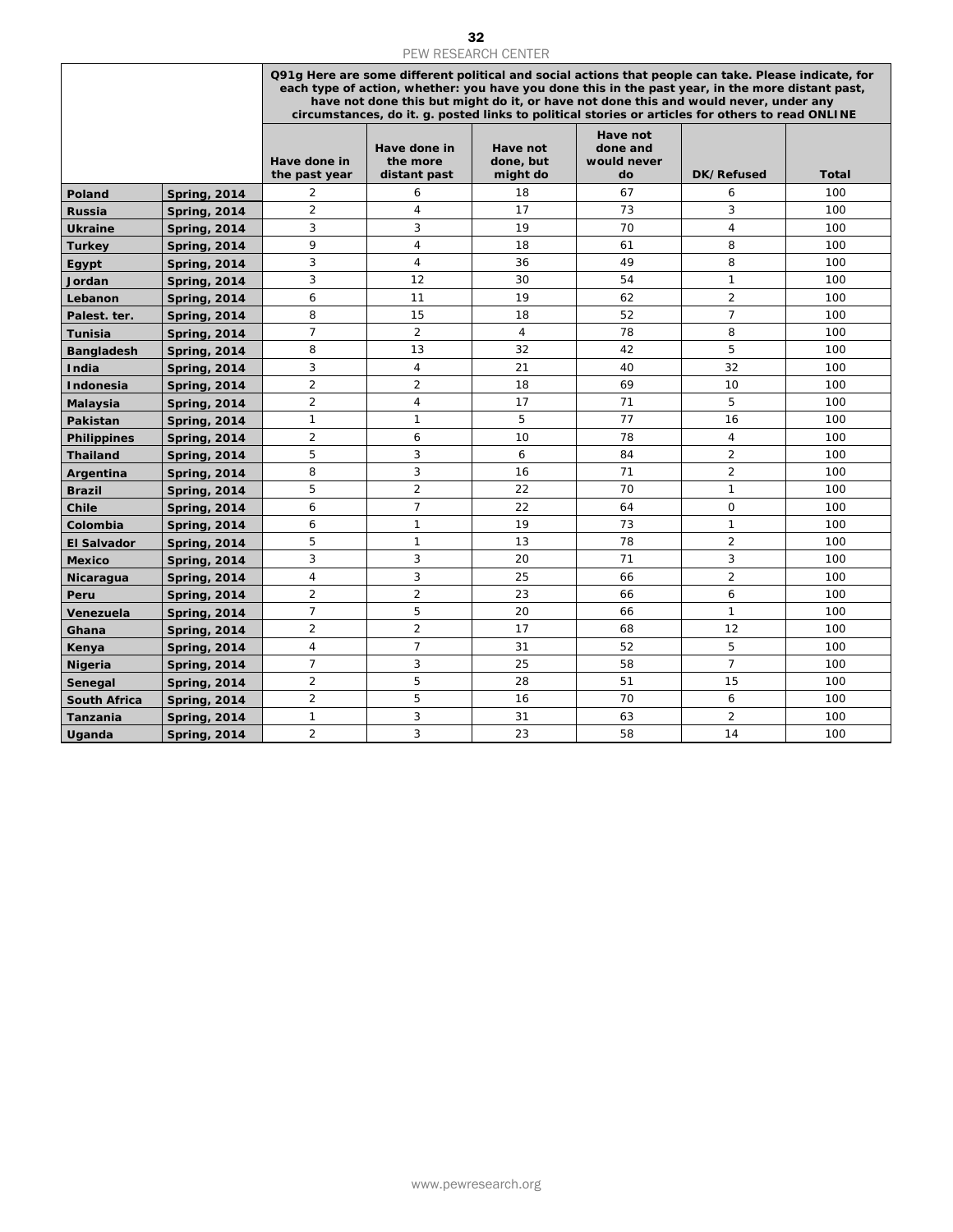|                         |                                            |                                  | <b>PEW RESEARCH CENTER</b><br>Q91h Here are some different political and social actions that people can take. Please indicate, for<br>each type of action, whether: you have you done this in the past year, in the more distant past,<br>have not done this but might do it, or have not done this and would never, under any<br>circumstances, do it. h. posted your own thoughts or comments on political or social issues ONLINE |                                   |                                           |                |            |  |  |
|-------------------------|--------------------------------------------|----------------------------------|--------------------------------------------------------------------------------------------------------------------------------------------------------------------------------------------------------------------------------------------------------------------------------------------------------------------------------------------------------------------------------------------------------------------------------------|-----------------------------------|-------------------------------------------|----------------|------------|--|--|
|                         |                                            | Have done in<br>the past year    | Have done in<br>the more<br>distant past                                                                                                                                                                                                                                                                                                                                                                                             | Have not<br>done, but<br>might do | Have not<br>done and<br>would never<br>do | DK/Refused     | Total      |  |  |
| Poland                  | <b>Spring, 2014</b>                        | 3                                | 6                                                                                                                                                                                                                                                                                                                                                                                                                                    | 20                                | 66                                        | 5              | 100        |  |  |
| <b>Russia</b>           | <b>Spring, 2014</b>                        | 3                                | 5                                                                                                                                                                                                                                                                                                                                                                                                                                    | 17                                | 73                                        | 3              | 100        |  |  |
| <b>Ukraine</b>          | <b>Spring, 2014</b>                        | $\overline{4}$                   | $\sqrt{3}$                                                                                                                                                                                                                                                                                                                                                                                                                           | 19                                | 70                                        | 5              | 100        |  |  |
| <b>Turkey</b>           | <b>Spring, 2014</b>                        | 10                               | $\sqrt{3}$                                                                                                                                                                                                                                                                                                                                                                                                                           | 19                                | 60                                        | 8              | 100        |  |  |
| Egypt                   | <b>Spring, 2014</b>                        | $\overline{2}$                   | $\overline{4}$                                                                                                                                                                                                                                                                                                                                                                                                                       | 31                                | 56                                        | $\overline{7}$ | 100        |  |  |
| Jordan                  | <b>Spring, 2014</b>                        | $\overline{2}$                   | 11                                                                                                                                                                                                                                                                                                                                                                                                                                   | 31                                | 56                                        | 1              | 100        |  |  |
| Lebanon                 | <b>Spring, 2014</b>                        | $\overline{7}$                   | 11                                                                                                                                                                                                                                                                                                                                                                                                                                   | 19                                | 61                                        | $\overline{2}$ | 100        |  |  |
| Palest. ter.            | <b>Spring, 2014</b>                        | 9                                | 17                                                                                                                                                                                                                                                                                                                                                                                                                                   | 17                                | 50                                        | $\overline{7}$ | 100        |  |  |
| <b>Tunisia</b>          | <b>Spring, 2014</b>                        | 10                               | 3                                                                                                                                                                                                                                                                                                                                                                                                                                    | $\overline{4}$                    | 75                                        | 8              | 100        |  |  |
| <b>Bangladesh</b>       | <b>Spring, 2014</b>                        | 5                                | 15                                                                                                                                                                                                                                                                                                                                                                                                                                   | 37                                | 38                                        | 5              | 100        |  |  |
| India                   | <b>Spring, 2014</b>                        | $\overline{2}$                   | $\overline{4}$                                                                                                                                                                                                                                                                                                                                                                                                                       | 21                                | 40                                        | 33             | 100        |  |  |
| Indonesia               | <b>Spring, 2014</b>                        | $\overline{2}$<br>$\overline{2}$ | $\mathbf{1}$<br>5                                                                                                                                                                                                                                                                                                                                                                                                                    | 18<br>17                          | 69<br>71                                  | 10<br>5        | 100<br>100 |  |  |
| Malaysia<br>Pakistan    | <b>Spring, 2014</b><br><b>Spring, 2014</b> | $\mathsf O$                      | $\mathbf{1}$                                                                                                                                                                                                                                                                                                                                                                                                                         | $\overline{4}$                    | 77                                        | 18             | 100        |  |  |
| <b>Philippines</b>      | <b>Spring, 2014</b>                        | 3                                | 5                                                                                                                                                                                                                                                                                                                                                                                                                                    | 12                                | 76                                        | 4              | 100        |  |  |
| <b>Thailand</b>         | <b>Spring, 2014</b>                        | 6                                | 3                                                                                                                                                                                                                                                                                                                                                                                                                                    | 9                                 | 80                                        | $\overline{2}$ | 100        |  |  |
| Argentina               | <b>Spring, 2014</b>                        | 9                                | $\overline{4}$                                                                                                                                                                                                                                                                                                                                                                                                                       | 15                                | 69                                        | $\overline{c}$ | 100        |  |  |
| <b>Brazil</b>           | <b>Spring, 2014</b>                        | 6                                | 3                                                                                                                                                                                                                                                                                                                                                                                                                                    | 22                                | 68                                        | $\mathbf{1}$   | 100        |  |  |
| Chile                   | <b>Spring, 2014</b>                        | 8                                | $\overline{7}$                                                                                                                                                                                                                                                                                                                                                                                                                       | 24                                | 61                                        | $\mathbf 0$    | 100        |  |  |
| Colombia                | <b>Spring, 2014</b>                        | $\overline{7}$                   | $\overline{2}$                                                                                                                                                                                                                                                                                                                                                                                                                       | 18                                | 72                                        | $\mathbf 1$    | 100        |  |  |
| <b>El Salvador</b>      | <b>Spring, 2014</b>                        | $\overline{7}$                   | $\mathbf{1}$                                                                                                                                                                                                                                                                                                                                                                                                                         | 12                                | 77                                        | 3              | 100        |  |  |
| <b>Mexico</b>           | <b>Spring, 2014</b>                        | $\overline{4}$                   | 3                                                                                                                                                                                                                                                                                                                                                                                                                                    | 20                                | 70                                        | $\sqrt{4}$     | 100        |  |  |
| Nicaragua               | <b>Spring, 2014</b>                        | 5                                | $\overline{4}$                                                                                                                                                                                                                                                                                                                                                                                                                       | 25                                | 65                                        | $\overline{a}$ | 100        |  |  |
| Peru                    | <b>Spring, 2014</b>                        | 3                                | $\overline{2}$                                                                                                                                                                                                                                                                                                                                                                                                                       | 23                                | 66                                        | 6              | 100        |  |  |
| Venezuela               | <b>Spring, 2014</b>                        | 8                                | 6                                                                                                                                                                                                                                                                                                                                                                                                                                    | 23                                | 61                                        | 1              | 100        |  |  |
| Ghana                   | <b>Spring, 2014</b>                        | 2<br>5                           | 2<br>$\overline{7}$                                                                                                                                                                                                                                                                                                                                                                                                                  | 16<br>31                          | 68<br>52                                  | 12<br>6        | 100<br>100 |  |  |
| Kenya<br><b>Nigeria</b> | <b>Spring, 2014</b><br><b>Spring, 2014</b> | 9                                | 5                                                                                                                                                                                                                                                                                                                                                                                                                                    | 22                                | 57                                        | $\overline{7}$ | 100        |  |  |
| Senegal                 | <b>Spring, 2014</b>                        | $\overline{2}$                   | 6                                                                                                                                                                                                                                                                                                                                                                                                                                    | 28                                | 50                                        | 14             | 100        |  |  |
| <b>South Africa</b>     | <b>Spring, 2014</b>                        | 3                                | 5                                                                                                                                                                                                                                                                                                                                                                                                                                    | 17                                | 70                                        | $\overline{7}$ | 100        |  |  |
| Tanzania                | <b>Spring, 2014</b>                        | $\overline{2}$                   | 3                                                                                                                                                                                                                                                                                                                                                                                                                                    | 32                                | 61                                        | $\mathbf{1}$   | 100        |  |  |
| Uganda                  | <b>Spring, 2014</b>                        | 3                                | 3                                                                                                                                                                                                                                                                                                                                                                                                                                    | 24                                | 56                                        | 15             | 100        |  |  |
|                         |                                            |                                  |                                                                                                                                                                                                                                                                                                                                                                                                                                      |                                   |                                           |                |            |  |  |
|                         |                                            |                                  |                                                                                                                                                                                                                                                                                                                                                                                                                                      |                                   |                                           |                |            |  |  |
|                         |                                            |                                  |                                                                                                                                                                                                                                                                                                                                                                                                                                      | www.pewresearch.org               |                                           |                |            |  |  |

33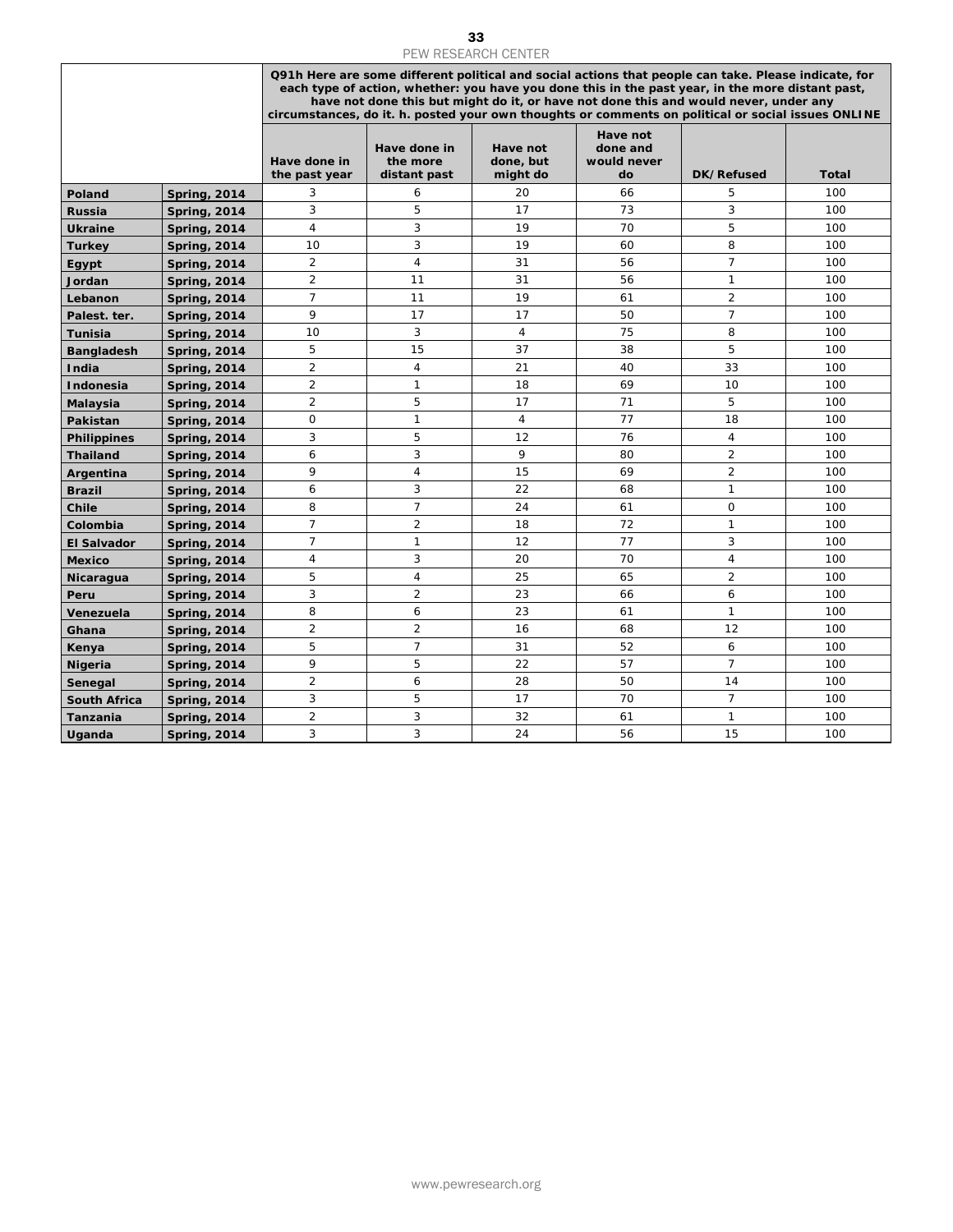|                            | 34<br>PEW RESEARCH CENTER                  |                               |                                          |                                   |                                                                                                                                                                                                                                                                                                                                                                         |                                  |              |  |
|----------------------------|--------------------------------------------|-------------------------------|------------------------------------------|-----------------------------------|-------------------------------------------------------------------------------------------------------------------------------------------------------------------------------------------------------------------------------------------------------------------------------------------------------------------------------------------------------------------------|----------------------------------|--------------|--|
|                            |                                            |                               |                                          |                                   | Q91i Here are some different political and social actions that people can take. Please indicate, for<br>each type of action, whether: you have done this in the past year, have done this in the more<br>distant past, have not done this but might do it, or have not done this and would never, under any<br>circumstances, do it. i. contacted a government official |                                  |              |  |
|                            |                                            | Have done in<br>the past year | Have done in<br>the more<br>distant past | Have not<br>done, but<br>might do | Have not<br>done and<br>would never<br>do                                                                                                                                                                                                                                                                                                                               | DK/Refused                       | <b>Total</b> |  |
| Poland                     | <b>Spring, 2014</b>                        | 13                            | 22                                       | 24                                | 35                                                                                                                                                                                                                                                                                                                                                                      | 5                                | 100          |  |
| <b>Russia</b>              | <b>Spring, 2014</b>                        | $\overline{7}$                | 13                                       | 24                                | 53                                                                                                                                                                                                                                                                                                                                                                      | 3                                | 100          |  |
| <b>Ukraine</b>             | <b>Spring, 2014</b>                        | 8                             | 11                                       | 26                                | 53                                                                                                                                                                                                                                                                                                                                                                      | $\overline{2}$                   | 100          |  |
| <b>Turkey</b>              | Spring, 2014                               | 3                             | 4                                        | 29                                | 56                                                                                                                                                                                                                                                                                                                                                                      | 8                                | 100          |  |
| Egypt                      | Spring, 2014                               | 6                             | 17                                       | 25                                | 48                                                                                                                                                                                                                                                                                                                                                                      | $\overline{4}$                   | 100          |  |
| Jordan                     | <b>Spring, 2014</b>                        | 4                             | 12                                       | 26                                | 54                                                                                                                                                                                                                                                                                                                                                                      | 4                                | 100          |  |
| Lebanon                    | <b>Spring, 2014</b>                        | 3                             | 8<br>$\overline{7}$                      | 28<br>27                          | 60<br>54                                                                                                                                                                                                                                                                                                                                                                | $\mathbf{1}$<br>$\overline{7}$   | 100          |  |
| Palest. ter.               | <b>Spring, 2014</b>                        | 4<br>3                        | 4                                        | 17                                | 76                                                                                                                                                                                                                                                                                                                                                                      | $\mathbf{1}$                     | 100<br>100   |  |
| Tunisia                    | <b>Spring, 2014</b><br><b>Spring, 2014</b> | 11                            | 22                                       | 35                                | 29                                                                                                                                                                                                                                                                                                                                                                      | 4                                | 100          |  |
| <b>Bangladesh</b><br>India | <b>Spring, 2014</b>                        | 10                            | 12                                       | 32                                | 29                                                                                                                                                                                                                                                                                                                                                                      | 18                               | 100          |  |
| Indonesia                  | <b>Spring, 2014</b>                        | $\overline{2}$                | 3                                        | 23                                | 64                                                                                                                                                                                                                                                                                                                                                                      | 8                                | 100          |  |
| Malaysia                   | <b>Spring, 2014</b>                        | 5                             | 9                                        | 21                                | 60                                                                                                                                                                                                                                                                                                                                                                      | 6                                | 100          |  |
| <b>Pakistan</b>            | <b>Spring, 2014</b>                        | $\overline{4}$                | 4                                        | 14                                | 67                                                                                                                                                                                                                                                                                                                                                                      | 12                               | 100          |  |
| <b>Philippines</b>         | Spring, 2014                               | 5                             | 9                                        | 19                                | 64                                                                                                                                                                                                                                                                                                                                                                      | 3                                | 100          |  |
| Argentina                  | <b>Spring, 2014</b>                        | 5                             | 5                                        | 30                                | 58                                                                                                                                                                                                                                                                                                                                                                      | $\mathbf{1}$                     | 100          |  |
| <b>Brazil</b>              | <b>Spring, 2014</b>                        | $\overline{2}$                | 3                                        | 32                                | 62                                                                                                                                                                                                                                                                                                                                                                      | 0                                | 100          |  |
| Chile                      | <b>Spring, 2014</b>                        | 3                             | 4                                        | 34                                | 58                                                                                                                                                                                                                                                                                                                                                                      | 0                                | 100          |  |
| Colombia                   | <b>Spring, 2014</b>                        | $\overline{7}$                | $\overline{2}$                           | 25                                | 64                                                                                                                                                                                                                                                                                                                                                                      | $\mathbf{1}$                     | 100          |  |
| <b>El Salvador</b>         | <b>Spring, 2014</b>                        | 3<br>3                        | $\overline{2}$<br>$\overline{2}$         | 19<br>25                          | 73<br>66                                                                                                                                                                                                                                                                                                                                                                | $\overline{4}$<br>$\overline{4}$ | 100<br>100   |  |
| <b>Mexico</b>              | <b>Spring, 2014</b>                        | 8                             | $\overline{7}$                           | 36                                | 48                                                                                                                                                                                                                                                                                                                                                                      | $\mathbf{1}$                     | 100          |  |
| Nicaragua<br>Peru          | <b>Spring, 2014</b><br><b>Spring, 2014</b> | $\overline{2}$                | 3                                        | 33                                | 60                                                                                                                                                                                                                                                                                                                                                                      | $\overline{2}$                   | 100          |  |
| Venezuela                  | <b>Spring, 2014</b>                        | 6                             | 6                                        | 27                                | 60                                                                                                                                                                                                                                                                                                                                                                      | $\mathbf{1}$                     | 100          |  |
| Ghana                      | <b>Spring, 2014</b>                        | 3                             | 3                                        | 24                                | 61                                                                                                                                                                                                                                                                                                                                                                      | 9                                | 100          |  |
| Kenya                      | <b>Spring, 2014</b>                        | 9                             | 10                                       | 36                                | 40                                                                                                                                                                                                                                                                                                                                                                      | 4                                | 100          |  |
| <b>Nigeria</b>             | Spring, 2014                               | 5                             | 6                                        | 30                                | 53                                                                                                                                                                                                                                                                                                                                                                      | $\overline{7}$                   | 100          |  |
| Senegal                    | <b>Spring, 2014</b>                        | 5                             | $\overline{7}$                           | 54                                | 34                                                                                                                                                                                                                                                                                                                                                                      | 0                                | 100          |  |
| <b>South Africa</b>        | <b>Spring, 2014</b>                        | $\overline{2}$                | $\overline{4}$                           | 22                                | 66                                                                                                                                                                                                                                                                                                                                                                      | 6                                | 100          |  |
| <b>Tanzania</b>            | Spring, 2014                               | 17<br>21                      | 14<br>9                                  | 33<br>32                          | 35<br>36                                                                                                                                                                                                                                                                                                                                                                | 1<br>$\overline{2}$              | 100<br>100   |  |
| <b>Uganda</b>              | <b>Spring, 2014</b>                        |                               |                                          |                                   |                                                                                                                                                                                                                                                                                                                                                                         |                                  |              |  |
|                            |                                            |                               |                                          |                                   |                                                                                                                                                                                                                                                                                                                                                                         |                                  |              |  |
|                            |                                            |                               |                                          | www.pewresearch.org               |                                                                                                                                                                                                                                                                                                                                                                         |                                  |              |  |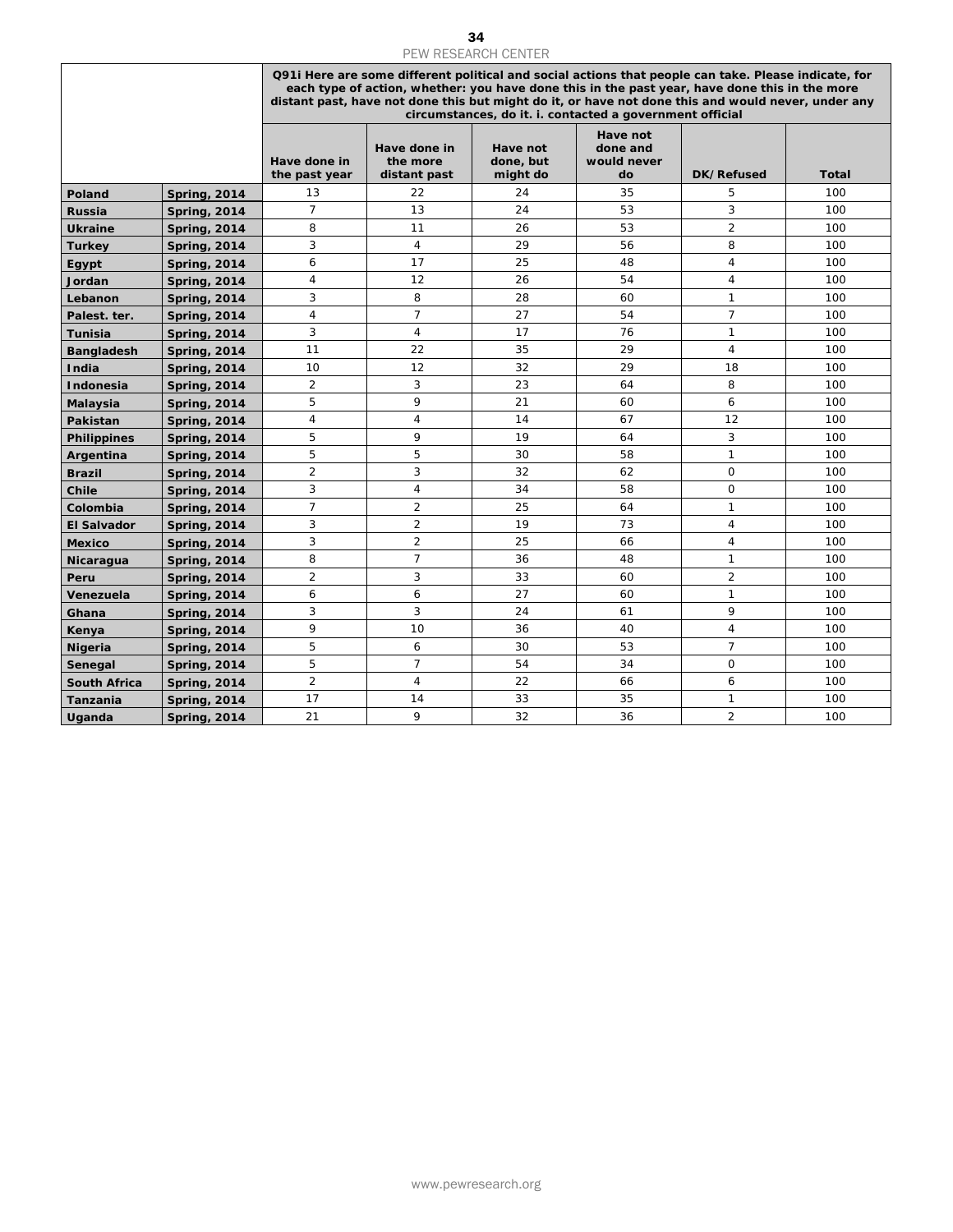## 35<br>PEW RESEARCH CENTER

| <b>PEW RESEARCH CENTER</b> |                                            |                               |                                          |                                   |                                            |                                                                                                                                                                                                          |            |  |
|----------------------------|--------------------------------------------|-------------------------------|------------------------------------------|-----------------------------------|--------------------------------------------|----------------------------------------------------------------------------------------------------------------------------------------------------------------------------------------------------------|------------|--|
|                            |                                            |                               |                                          |                                   | petition about a political or social issue | Q91j Have done this in the past year, have done this in the more distant past, have not done this<br>but might do it, or have not done this and would never, under any circumstances, do it. j. signed a |            |  |
|                            |                                            | Have done in<br>the past year | Have done in<br>the more<br>distant past | Have not<br>done, but<br>might do | Have not<br>done and<br>would never<br>do  | DK/Refused                                                                                                                                                                                               | Total      |  |
| Poland                     | <b>Spring, 2014</b>                        | 8                             | 23                                       | 28                                | 36                                         | 5                                                                                                                                                                                                        | 100        |  |
| Russia                     | <b>Spring, 2014</b>                        | 4                             | $\overline{7}$                           | 26                                | 61                                         | 3                                                                                                                                                                                                        | 100        |  |
| <b>Ukraine</b>             | <b>Spring, 2014</b>                        | 3                             | $\overline{7}$                           | 27                                | 60                                         | 4                                                                                                                                                                                                        | 100        |  |
| <b>Turkey</b>              | <b>Spring, 2014</b>                        | 6                             | 3                                        | 24                                | 59                                         | 8                                                                                                                                                                                                        | 100        |  |
| Egypt                      | <b>Spring, 2014</b>                        | 38                            | 12                                       | 16                                | 30                                         | 4                                                                                                                                                                                                        | 100        |  |
| Jordan                     | <b>Spring, 2014</b>                        | $\overline{2}$                | 4                                        | 19                                | 76                                         | 0                                                                                                                                                                                                        | 100        |  |
| Lebanon                    | <b>Spring, 2014</b>                        | 6                             | $\overline{7}$                           | 42                                | 43                                         | $\overline{2}$                                                                                                                                                                                           | 100        |  |
| Palest. ter.               | <b>Spring, 2014</b>                        | 4                             | 10                                       | 26                                | 53                                         | $\overline{7}$                                                                                                                                                                                           | 100        |  |
| <b>Tunisia</b>             | <b>Spring, 2014</b>                        | $\sqrt{4}$                    | 3                                        | 13                                | 79                                         | $\mathbf{1}$                                                                                                                                                                                             | 100        |  |
| <b>Bangladesh</b>          | <b>Spring, 2014</b>                        | 8                             | 14                                       | 31                                | 41                                         | 6                                                                                                                                                                                                        | 100        |  |
| India                      | <b>Spring, 2014</b>                        | 3                             | 11                                       | 28                                | 37                                         | 21                                                                                                                                                                                                       | 100        |  |
| Indonesia                  | <b>Spring, 2014</b>                        | 1                             | $\mathbf{1}$                             | 18                                | 71                                         | 9                                                                                                                                                                                                        | 100        |  |
| Malaysia                   | <b>Spring, 2014</b>                        | $\overline{c}$                | 5<br>3                                   | 16                                | 71                                         | 6                                                                                                                                                                                                        | 100        |  |
| Pakistan                   | <b>Spring, 2014</b>                        | 1<br>$\overline{c}$           | $\overline{7}$                           | 10<br>18                          | 72<br>71                                   | 13<br>3                                                                                                                                                                                                  | 100<br>100 |  |
| <b>Philippines</b>         | <b>Spring, 2014</b>                        | 3                             | $\overline{4}$                           | 15                                | 77                                         | $\mathbf{1}$                                                                                                                                                                                             | 100        |  |
| Thailand<br>Argentina      | <b>Spring, 2014</b><br><b>Spring, 2014</b> | 7                             | 6                                        | 29                                | 56                                         | $\mathbf{1}$                                                                                                                                                                                             | 100        |  |
| <b>Brazil</b>              | <b>Spring, 2014</b>                        | 4                             | 9                                        | 36                                | 50                                         | 0                                                                                                                                                                                                        | 100        |  |
| Chile                      | <b>Spring, 2014</b>                        | 4                             | 6                                        | 34                                | 56                                         | 0                                                                                                                                                                                                        | 100        |  |
| Colombia                   | <b>Spring, 2014</b>                        | 7                             | 3                                        | 24                                | 65                                         | $\mathbf{1}$                                                                                                                                                                                             | 100        |  |
| <b>El Salvador</b>         | <b>Spring, 2014</b>                        | $\overline{c}$                | 1                                        | 20                                | 73                                         | 4                                                                                                                                                                                                        | 100        |  |
| <b>Mexico</b>              | <b>Spring, 2014</b>                        | $\overline{c}$                | 3                                        | 23                                | 68                                         | 4                                                                                                                                                                                                        | 100        |  |
| Nicaragua                  | <b>Spring, 2014</b>                        | 6                             | 8                                        | 32                                | 53                                         | $\mathbf{1}$                                                                                                                                                                                             | 100        |  |
| Peru                       | <b>Spring, 2014</b>                        | 1                             | 3                                        | 32                                | 61                                         | $\overline{2}$                                                                                                                                                                                           | 100        |  |
| Venezuela                  | <b>Spring, 2014</b>                        | 3                             | $\overline{4}$                           | 25                                | 66                                         | $\mathbf{1}$                                                                                                                                                                                             | 100        |  |
| Ghana                      | <b>Spring, 2014</b>                        | 1                             | 1                                        | 20                                | 69                                         | 10                                                                                                                                                                                                       | 100        |  |
| Kenya                      | <b>Spring, 2014</b>                        | 3                             | 4                                        | 38                                | 50                                         | 5                                                                                                                                                                                                        | 100        |  |
| Nigeria                    | <b>Spring, 2014</b>                        | 3                             | $\mathbf{1}$                             | 26                                | 63                                         | $\overline{7}$                                                                                                                                                                                           | 100        |  |
| Senegal                    | <b>Spring, 2014</b>                        | 3                             | 5                                        | 59                                | 33                                         | 1                                                                                                                                                                                                        | 100        |  |
| <b>South Africa</b>        | <b>Spring, 2014</b>                        | 3                             | 5<br>$\overline{7}$                      | 20                                | 66                                         | 6                                                                                                                                                                                                        | 100        |  |
| Tanzania                   | <b>Spring, 2014</b>                        | 4<br>4                        | 3                                        | 32<br>26                          | 54<br>59                                   | 3<br>8                                                                                                                                                                                                   | 100<br>100 |  |
| Uganda                     | <b>Spring, 2014</b>                        |                               |                                          |                                   |                                            |                                                                                                                                                                                                          |            |  |
|                            |                                            |                               |                                          |                                   |                                            |                                                                                                                                                                                                          |            |  |
|                            |                                            |                               |                                          | www.pewresearch.org               |                                            |                                                                                                                                                                                                          |            |  |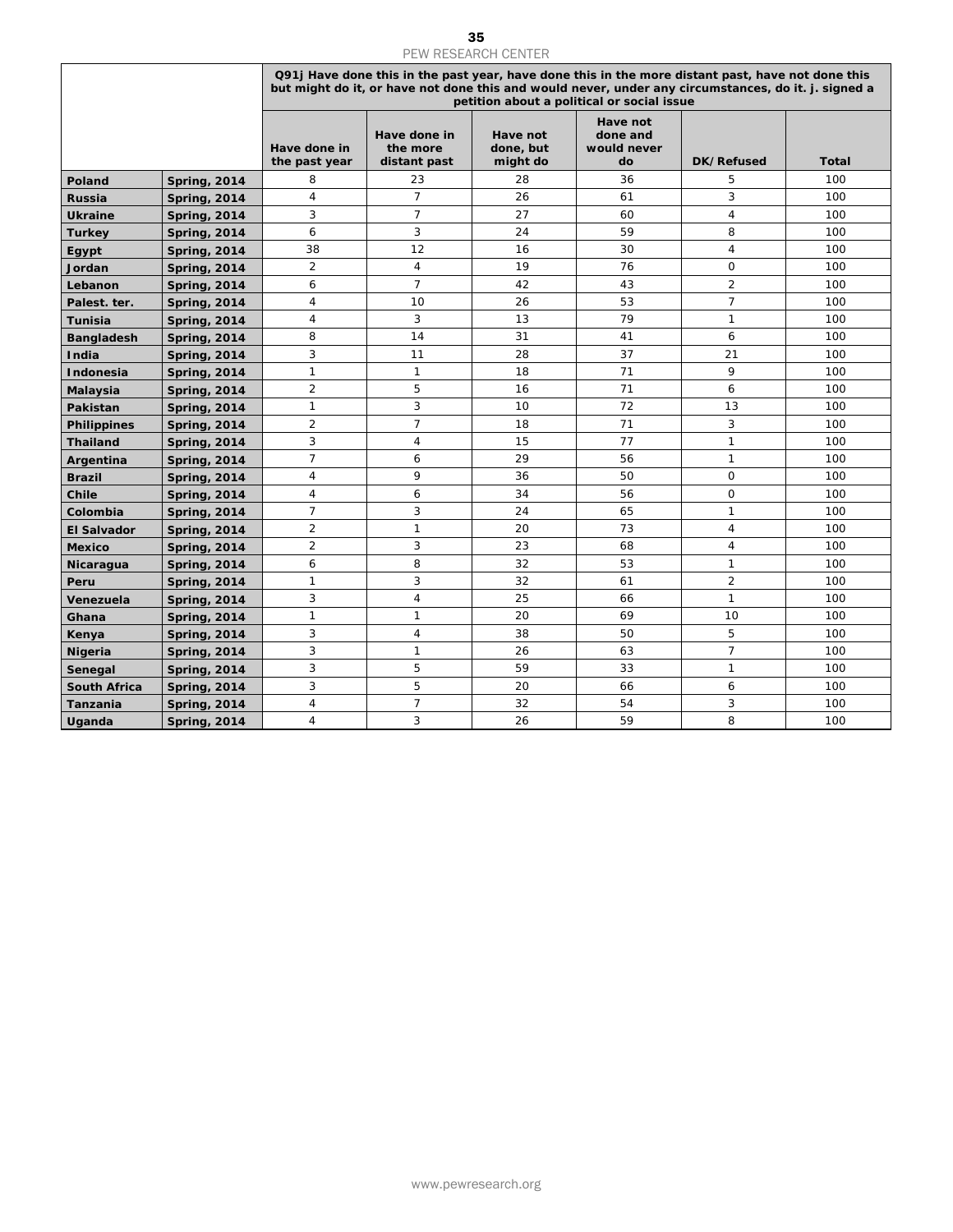|                     |                     |                |                                                                                                                                                                                                                                                                                         | PEW RESEARCH CENTER  |                         |                     |              |
|---------------------|---------------------|----------------|-----------------------------------------------------------------------------------------------------------------------------------------------------------------------------------------------------------------------------------------------------------------------------------------|----------------------|-------------------------|---------------------|--------------|
|                     |                     |                | Q93a I'd like your opinion about the effectiveness of different ways of trying to influence what the<br>government does. How effective is it to ____, very effective, somewhat effective, not too effective,<br>or not at all effective? a. attend a political campaign event or speech |                      |                         |                     |              |
|                     |                     | Very effective | Somewhat<br>effective                                                                                                                                                                                                                                                                   | Not too<br>effective | Not at all<br>effective | DK/Refused          | <b>Total</b> |
| Poland              | <b>Spring, 2014</b> | 3              | 24                                                                                                                                                                                                                                                                                      | 44                   | 21                      | 8                   | 100          |
| Russia              | <b>Spring, 2014</b> | 3              | 26                                                                                                                                                                                                                                                                                      | 39                   | 23                      | 8                   | 100          |
| <b>Ukraine</b>      | <b>Spring, 2014</b> | 8              | 31                                                                                                                                                                                                                                                                                      | 31                   | 21                      | 9                   | 100          |
| <b>Turkey</b>       | <b>Spring, 2014</b> | 17             | 33                                                                                                                                                                                                                                                                                      | 23                   | 22                      | 5                   | 100          |
| Egypt               | <b>Spring, 2014</b> | 20             | 37                                                                                                                                                                                                                                                                                      | 23                   | 20                      | $\mathbf{1}$        | 100          |
| Jordan              | <b>Spring, 2014</b> | 22             | 29                                                                                                                                                                                                                                                                                      | 19                   | 27                      | 3                   | 100          |
| Lebanon             |                     | 14             | 37                                                                                                                                                                                                                                                                                      | 19                   | 29                      | $\overline{2}$      | 100          |
|                     | <b>Spring, 2014</b> |                | 35                                                                                                                                                                                                                                                                                      | 22                   | 23                      | $\overline{4}$      |              |
| Palest. ter.        | <b>Spring, 2014</b> | 15             |                                                                                                                                                                                                                                                                                         |                      |                         |                     | 100          |
| Tunisia             | <b>Spring, 2014</b> | 18             | 30                                                                                                                                                                                                                                                                                      | 13                   | 32<br>9                 | 8<br>$\overline{2}$ | 100          |
| <b>Bangladesh</b>   | <b>Spring, 2014</b> | 20             | 38                                                                                                                                                                                                                                                                                      | 31                   |                         |                     | 100          |
| India               | <b>Spring, 2014</b> | 17             | 34                                                                                                                                                                                                                                                                                      | 18                   | 18                      | 13                  | 100          |
| Indonesia           | <b>Spring, 2014</b> | 5              | 31                                                                                                                                                                                                                                                                                      | 34                   | 20                      | 9                   | 100          |
| Malaysia            | <b>Spring, 2014</b> | $\overline{7}$ | 44                                                                                                                                                                                                                                                                                      | 20                   | 13                      | 17                  | 100          |
| Pakistan            | <b>Spring, 2014</b> | 6              | 22                                                                                                                                                                                                                                                                                      | 17                   | 35                      | 20                  | 100          |
| <b>Philippines</b>  | <b>Spring, 2014</b> | 20             | 44                                                                                                                                                                                                                                                                                      | 20                   | 14                      | $\mathbf{1}$        | 100          |
| <b>Thailand</b>     | <b>Spring, 2014</b> | 12             | 37                                                                                                                                                                                                                                                                                      | 23                   | 18                      | 10                  | 100          |
| Argentina           | <b>Spring, 2014</b> | 4              | 23                                                                                                                                                                                                                                                                                      | 24                   | 41                      | $\overline{7}$      | 100          |
| <b>Brazil</b>       | <b>Spring, 2014</b> | 5              | 30                                                                                                                                                                                                                                                                                      | 38                   | 25                      | $\mathbf{1}$        | 100          |
| Chile               | <b>Spring, 2014</b> | 10             | 30                                                                                                                                                                                                                                                                                      | 28                   | 26                      | 5                   | 100          |
| Colombia            | <b>Spring, 2014</b> | 11             | 18                                                                                                                                                                                                                                                                                      | 28                   | 38                      | 4                   | 100          |
| <b>El Salvador</b>  | <b>Spring, 2014</b> | 17             | 34                                                                                                                                                                                                                                                                                      | 17                   | 26                      | 6                   | 100          |
| <b>Mexico</b>       | <b>Spring, 2014</b> | 10             | 21                                                                                                                                                                                                                                                                                      | 22                   | 41                      | 5                   | 100          |
| Nicaragua           | <b>Spring, 2014</b> | 32             | 26                                                                                                                                                                                                                                                                                      | 27                   | 13                      | $\overline{2}$      | 100          |
| Peru                | <b>Spring, 2014</b> | $\overline{7}$ | 36                                                                                                                                                                                                                                                                                      | 25                   | 28                      | 5                   | 100          |
| Venezuela           | <b>Spring, 2014</b> | 14             | 25                                                                                                                                                                                                                                                                                      | 27                   | 31                      | $\overline{3}$      | 100          |
| Ghana               | <b>Spring, 2014</b> | 23             | 34                                                                                                                                                                                                                                                                                      | 18                   | 20                      | 5                   | 100          |
| Kenya               | <b>Spring, 2014</b> | 33             | 34                                                                                                                                                                                                                                                                                      | 18                   | 13                      | 3                   | 100          |
| <b>Nigeria</b>      | <b>Spring, 2014</b> | 24             | 37                                                                                                                                                                                                                                                                                      | 17                   | 13                      | 9                   | 100          |
| Senegal             | <b>Spring, 2014</b> | 28             | 34                                                                                                                                                                                                                                                                                      | 16                   | 18                      | 4                   | 100          |
| <b>South Africa</b> | <b>Spring, 2014</b> | 14             | 27                                                                                                                                                                                                                                                                                      | 15                   | 38                      | 5                   | 100          |
| Tanzania            | <b>Spring, 2014</b> | 21             | 46                                                                                                                                                                                                                                                                                      | 19                   | 6                       | 8                   | 100          |
| Uganda              | <b>Spring, 2014</b> | 46             | 33                                                                                                                                                                                                                                                                                      | 10                   | $\overline{7}$          | 3                   | 100          |
|                     |                     |                |                                                                                                                                                                                                                                                                                         |                      |                         |                     |              |
|                     |                     |                |                                                                                                                                                                                                                                                                                         |                      |                         |                     |              |
|                     |                     |                |                                                                                                                                                                                                                                                                                         | www.pewresearch.org  |                         |                     |              |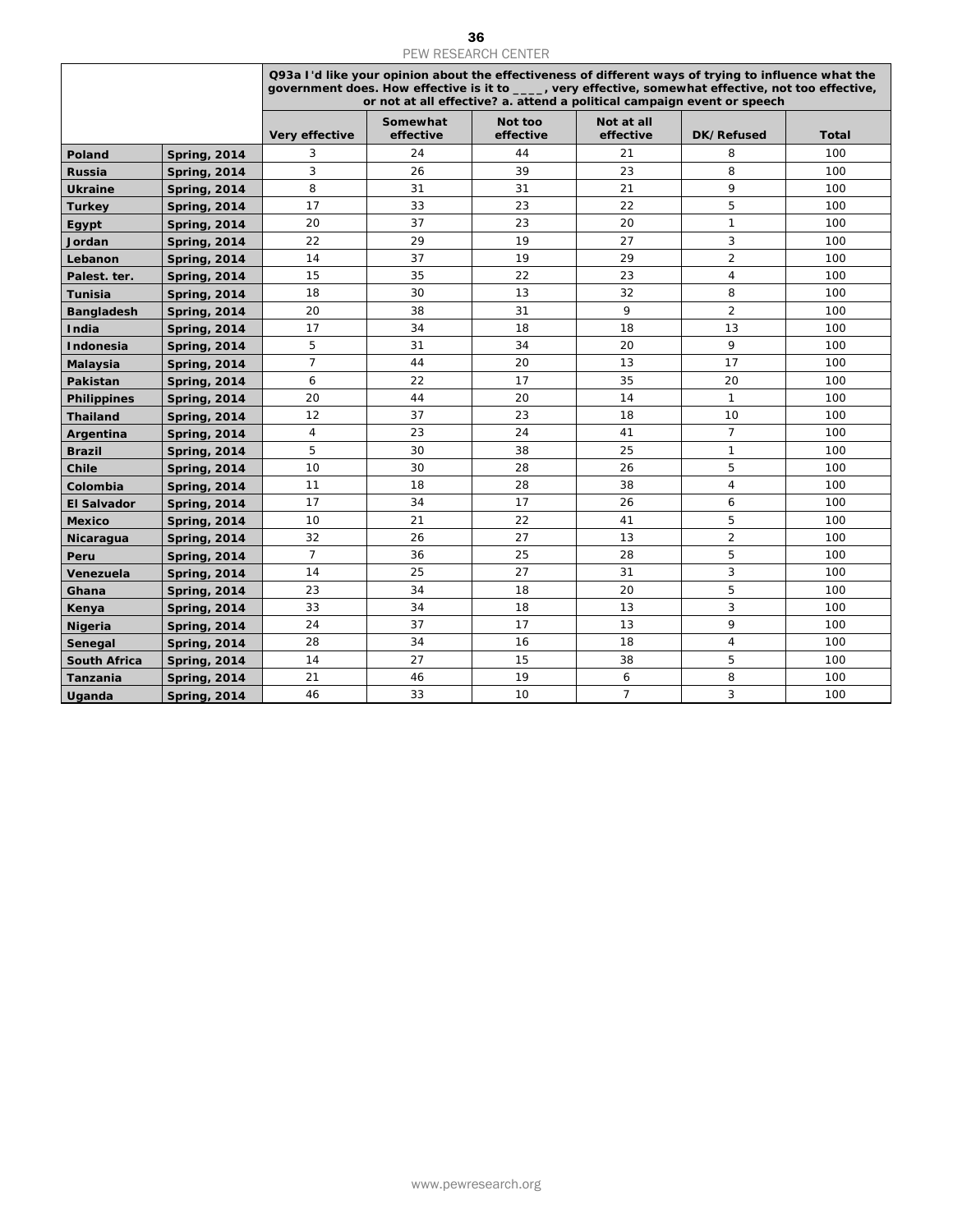|                     |                     |                |                                                                                                                                                                                                                                                                                             | PEW RESEARCH CENTER  |                         |                |              |
|---------------------|---------------------|----------------|---------------------------------------------------------------------------------------------------------------------------------------------------------------------------------------------------------------------------------------------------------------------------------------------|----------------------|-------------------------|----------------|--------------|
|                     |                     |                | Q93b I'd like your opinion about the effectiveness of different ways of trying to influence what the<br>government does. How effective is it to ____, very effective, somewhat effective, not too effective,<br>or not at all effective? b. participate in an organized protest of any kind |                      |                         |                |              |
|                     |                     | Very effective | Somewhat<br>effective                                                                                                                                                                                                                                                                       | Not too<br>effective | Not at all<br>effective | DK/Refused     | <b>Total</b> |
| Poland              | <b>Spring, 2014</b> | 4              | 37                                                                                                                                                                                                                                                                                          | 39                   | 13                      | 7              | 100          |
| Russia              | <b>Spring, 2014</b> | 6              | 30                                                                                                                                                                                                                                                                                          | 37                   | 19                      | 8              | 100          |
| <b>Ukraine</b>      | <b>Spring, 2014</b> | 13             | 41                                                                                                                                                                                                                                                                                          | 26                   | 13                      | $\overline{7}$ | 100          |
| <b>Turkey</b>       | <b>Spring, 2014</b> | 16             | 28                                                                                                                                                                                                                                                                                          | 25                   | 26                      | 5              | 100          |
| Egypt               | <b>Spring, 2014</b> | 23             | 34                                                                                                                                                                                                                                                                                          | 26                   | 17                      | $\mathbf{1}$   | 100          |
| Jordan              | <b>Spring, 2014</b> | 12             | 27                                                                                                                                                                                                                                                                                          | 34                   | 24                      | 4              | 100          |
| Lebanon             | <b>Spring, 2014</b> | 19             | 43                                                                                                                                                                                                                                                                                          | 13                   | 24                      | 1              | 100          |
| Palest. ter.        | <b>Spring, 2014</b> | 15             | 33                                                                                                                                                                                                                                                                                          | 23                   | 24                      | 5              | 100          |
| Tunisia             | <b>Spring, 2014</b> | 15             | 25                                                                                                                                                                                                                                                                                          | 12                   | 43                      | 6              | 100          |
| <b>Bangladesh</b>   | <b>Spring, 2014</b> | 18             | 40                                                                                                                                                                                                                                                                                          | 31                   | 10                      | $\overline{2}$ | 100          |
| India               | <b>Spring, 2014</b> | 11             | 32                                                                                                                                                                                                                                                                                          | 22                   | 19                      | 17             | 100          |
|                     |                     | 4              | 18                                                                                                                                                                                                                                                                                          | 35                   | 36                      | 8              | 100          |
| Indonesia           | <b>Spring, 2014</b> |                |                                                                                                                                                                                                                                                                                             |                      |                         |                |              |
| <b>Malaysia</b>     | <b>Spring, 2014</b> | 5              | 24                                                                                                                                                                                                                                                                                          | 30                   | 22                      | 18             | 100          |
| Pakistan            | <b>Spring, 2014</b> | 5              | 16                                                                                                                                                                                                                                                                                          | 19                   | 38                      | 22             | 100          |
| <b>Philippines</b>  | <b>Spring, 2014</b> | 7              | 31                                                                                                                                                                                                                                                                                          | 33                   | 27                      | 2              | 100          |
| <b>Thailand</b>     | <b>Spring, 2014</b> | 8              | 30                                                                                                                                                                                                                                                                                          | 26                   | 26                      | 10             | 100          |
| Argentina           | <b>Spring, 2014</b> | 6              | 28                                                                                                                                                                                                                                                                                          | 24                   | 35                      | 6              | 100          |
| <b>Brazil</b>       | <b>Spring, 2014</b> | 9              | 36                                                                                                                                                                                                                                                                                          | 33                   | 22                      | $\mathsf O$    | 100          |
| Chile               | <b>Spring, 2014</b> | 16             | 37                                                                                                                                                                                                                                                                                          | 23                   | 19                      | 5              | 100          |
| Colombia            | <b>Spring, 2014</b> | $\overline{7}$ | 17                                                                                                                                                                                                                                                                                          | 27                   | 45                      | 4              | 100          |
| <b>El Salvador</b>  | <b>Spring, 2014</b> | 12             | 33                                                                                                                                                                                                                                                                                          | 19                   | 30                      | 6              | 100          |
| <b>Mexico</b>       | <b>Spring, 2014</b> | 6              | 20                                                                                                                                                                                                                                                                                          | 27                   | 41                      | 5              | 100          |
| Nicaragua           | <b>Spring, 2014</b> | 25             | 25                                                                                                                                                                                                                                                                                          | 37                   | 10                      | 3              | 100          |
| Peru                | <b>Spring, 2014</b> | 5              | 35                                                                                                                                                                                                                                                                                          | 28                   | 27                      | 5              | 100          |
| Venezuela           | <b>Spring, 2014</b> | 9              | 26                                                                                                                                                                                                                                                                                          | 24                   | 38                      | $\overline{3}$ | 100          |
| Ghana               | <b>Spring, 2014</b> | 22             | 22                                                                                                                                                                                                                                                                                          | 21                   | 26                      | 8              | 100          |
| Kenya               | <b>Spring, 2014</b> | 21             | 30                                                                                                                                                                                                                                                                                          | 27                   | 19                      | 3              | 100          |
| <b>Nigeria</b>      | <b>Spring, 2014</b> | 19             | 38                                                                                                                                                                                                                                                                                          | 17                   | 16                      | 10             | 100          |
| Senegal             | <b>Spring, 2014</b> | 20             | 33                                                                                                                                                                                                                                                                                          | 22                   | 20                      | 5              | 100          |
| <b>South Africa</b> | <b>Spring, 2014</b> | 10             | 24                                                                                                                                                                                                                                                                                          | 18                   | 43                      | 5              | 100          |
| Tanzania            | <b>Spring, 2014</b> | 9<br>22        | 28<br>33                                                                                                                                                                                                                                                                                    | 38<br>20             | 10<br>22                | 15             | 100          |
| Uganda              | <b>Spring, 2014</b> |                |                                                                                                                                                                                                                                                                                             |                      |                         | $\overline{4}$ | 100          |
|                     |                     |                |                                                                                                                                                                                                                                                                                             |                      |                         |                |              |
|                     |                     |                |                                                                                                                                                                                                                                                                                             |                      |                         |                |              |
|                     |                     |                |                                                                                                                                                                                                                                                                                             | www.pewresearch.org  |                         |                |              |

## 37<br>PEW RESEARCH CENTER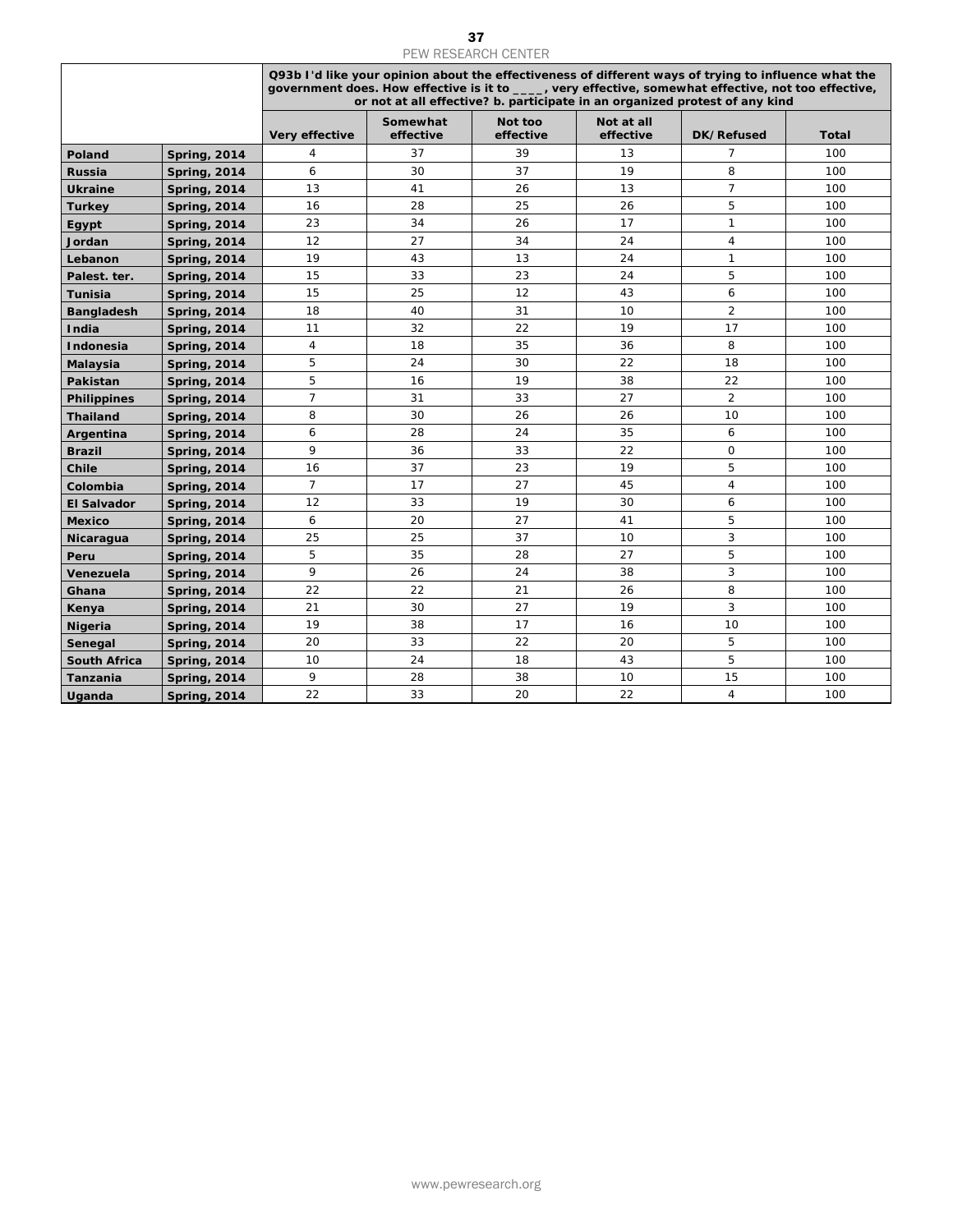|                     |                     |                |                       | PEW RESEARCH CENTER  |                         |                                                                                                                                                                                                                                                                                             |              |
|---------------------|---------------------|----------------|-----------------------|----------------------|-------------------------|---------------------------------------------------------------------------------------------------------------------------------------------------------------------------------------------------------------------------------------------------------------------------------------------|--------------|
|                     |                     |                |                       |                      |                         | Q93c I'd like your opinion about the effectiveness of different ways of trying to influence what the<br>government does. How effective is it to ____, very effective, somewhat effective, not too effective,<br>or not at all effective? c. be an active member of a political organization |              |
|                     |                     | Very effective | Somewhat<br>effective | Not too<br>effective | Not at all<br>effective | DK/Refused                                                                                                                                                                                                                                                                                  | <b>Total</b> |
| Poland              | <b>Spring, 2014</b> | 5              | 30                    | 36                   | 17                      | 13                                                                                                                                                                                                                                                                                          | 100          |
| Russia              | <b>Spring, 2014</b> | $\overline{7}$ | 31                    | 35                   | 19                      | 9                                                                                                                                                                                                                                                                                           | 100          |
| <b>Ukraine</b>      | <b>Spring, 2014</b> | 8              | 35                    | 24                   | 21                      | 12                                                                                                                                                                                                                                                                                          | 100          |
| <b>Turkey</b>       | <b>Spring, 2014</b> | 20             | 26                    | 23                   | 26                      | 6                                                                                                                                                                                                                                                                                           | 100          |
| Egypt               | <b>Spring, 2014</b> | 23             | 32                    | 28                   | 16                      | $\mathbf{1}$                                                                                                                                                                                                                                                                                | 100          |
| Jordan              | <b>Spring, 2014</b> | 11             | 29                    | 28                   | 28                      | 4                                                                                                                                                                                                                                                                                           | 100          |
| Lebanon             | <b>Spring, 2014</b> | 13             | 36                    | 22                   | 29                      | $\mathbf{1}$                                                                                                                                                                                                                                                                                | 100          |
| Palest. ter.        | <b>Spring, 2014</b> | 11             | 27                    | 28                   | 26                      | $\overline{7}$                                                                                                                                                                                                                                                                              | 100          |
| Tunisia             | <b>Spring, 2014</b> | 13             | 24                    | 12                   | 44                      | $\overline{7}$                                                                                                                                                                                                                                                                              | 100          |
| <b>Bangladesh</b>   | <b>Spring, 2014</b> | 20             | 30                    | 35                   | 13                      | 3                                                                                                                                                                                                                                                                                           | 100          |
| India               |                     | 12             | 25                    | 21                   | 22                      | 20                                                                                                                                                                                                                                                                                          | 100          |
|                     | <b>Spring, 2014</b> | 6              | 32                    | 26                   | 26                      | 9                                                                                                                                                                                                                                                                                           | 100          |
| Indonesia           | <b>Spring, 2014</b> |                |                       |                      |                         |                                                                                                                                                                                                                                                                                             |              |
| <b>Malaysia</b>     | <b>Spring, 2014</b> | 8              | 38                    | 20                   | 16                      | 18                                                                                                                                                                                                                                                                                          | 100          |
| Pakistan            | <b>Spring, 2014</b> | 3              | 14                    | 21                   | 38                      | 24                                                                                                                                                                                                                                                                                          | 100          |
| <b>Philippines</b>  | <b>Spring, 2014</b> | 8              | 33                    | 31                   | 25                      | 2                                                                                                                                                                                                                                                                                           | 100          |
| <b>Thailand</b>     | <b>Spring, 2014</b> | 9              | 27                    | 27                   | 24                      | 14                                                                                                                                                                                                                                                                                          | 100          |
| Argentina           | <b>Spring, 2014</b> | 6              | 27                    | 23                   | 36                      | 8                                                                                                                                                                                                                                                                                           | 100          |
| <b>Brazil</b>       | <b>Spring, 2014</b> | 5              | 25                    | 38                   | 31                      | $\mathsf{O}$                                                                                                                                                                                                                                                                                | 100          |
| Chile               | <b>Spring, 2014</b> | 9              | 30                    | 26                   | 30                      | 6                                                                                                                                                                                                                                                                                           | 100          |
| Colombia            | <b>Spring, 2014</b> | $\overline{7}$ | 17                    | 23                   | 47                      | 5                                                                                                                                                                                                                                                                                           | 100          |
| <b>El Salvador</b>  | <b>Spring, 2014</b> | 12             | 29                    | 29                   | 21                      | 9                                                                                                                                                                                                                                                                                           | 100          |
| <b>Mexico</b>       | <b>Spring, 2014</b> | 8              | 21                    | 20                   | 44                      | 6                                                                                                                                                                                                                                                                                           | 100          |
| Nicaragua           | <b>Spring, 2014</b> | 36             | 25                    | 27                   | 9                       | 3                                                                                                                                                                                                                                                                                           | 100          |
| Peru                | <b>Spring, 2014</b> | $\overline{7}$ | 28                    | 29<br>22             | 31                      | 5                                                                                                                                                                                                                                                                                           | 100          |
| Venezuela           | <b>Spring, 2014</b> | 14             | 26                    |                      | 33                      | $\overline{4}$                                                                                                                                                                                                                                                                              | 100          |
| Ghana               | <b>Spring, 2014</b> | 20             | 28                    | 21                   | 26                      | 6                                                                                                                                                                                                                                                                                           | 100          |
| Kenya               | <b>Spring, 2014</b> | 19             | 31                    | 28                   | 20                      | 3<br>9                                                                                                                                                                                                                                                                                      | 100          |
| <b>Nigeria</b>      | <b>Spring, 2014</b> | 25             | 33<br>34              | 18<br>20             | 15<br>18                | 4                                                                                                                                                                                                                                                                                           | 100<br>100   |
| Senegal             | <b>Spring, 2014</b> | 24<br>11       | 23                    | 19                   | 42                      | 5                                                                                                                                                                                                                                                                                           | 100          |
| <b>South Africa</b> | <b>Spring, 2014</b> | 15             | 42                    | 26                   | 6                       | 11                                                                                                                                                                                                                                                                                          | 100          |
| Tanzania            | <b>Spring, 2014</b> | 32             | 36                    | 19                   | 9                       | $\overline{4}$                                                                                                                                                                                                                                                                              | 100          |
| Uganda              | <b>Spring, 2014</b> |                |                       |                      |                         |                                                                                                                                                                                                                                                                                             |              |
|                     |                     |                |                       |                      |                         |                                                                                                                                                                                                                                                                                             |              |
|                     |                     |                |                       |                      |                         |                                                                                                                                                                                                                                                                                             |              |
|                     |                     |                |                       | www.pewresearch.org  |                         |                                                                                                                                                                                                                                                                                             |              |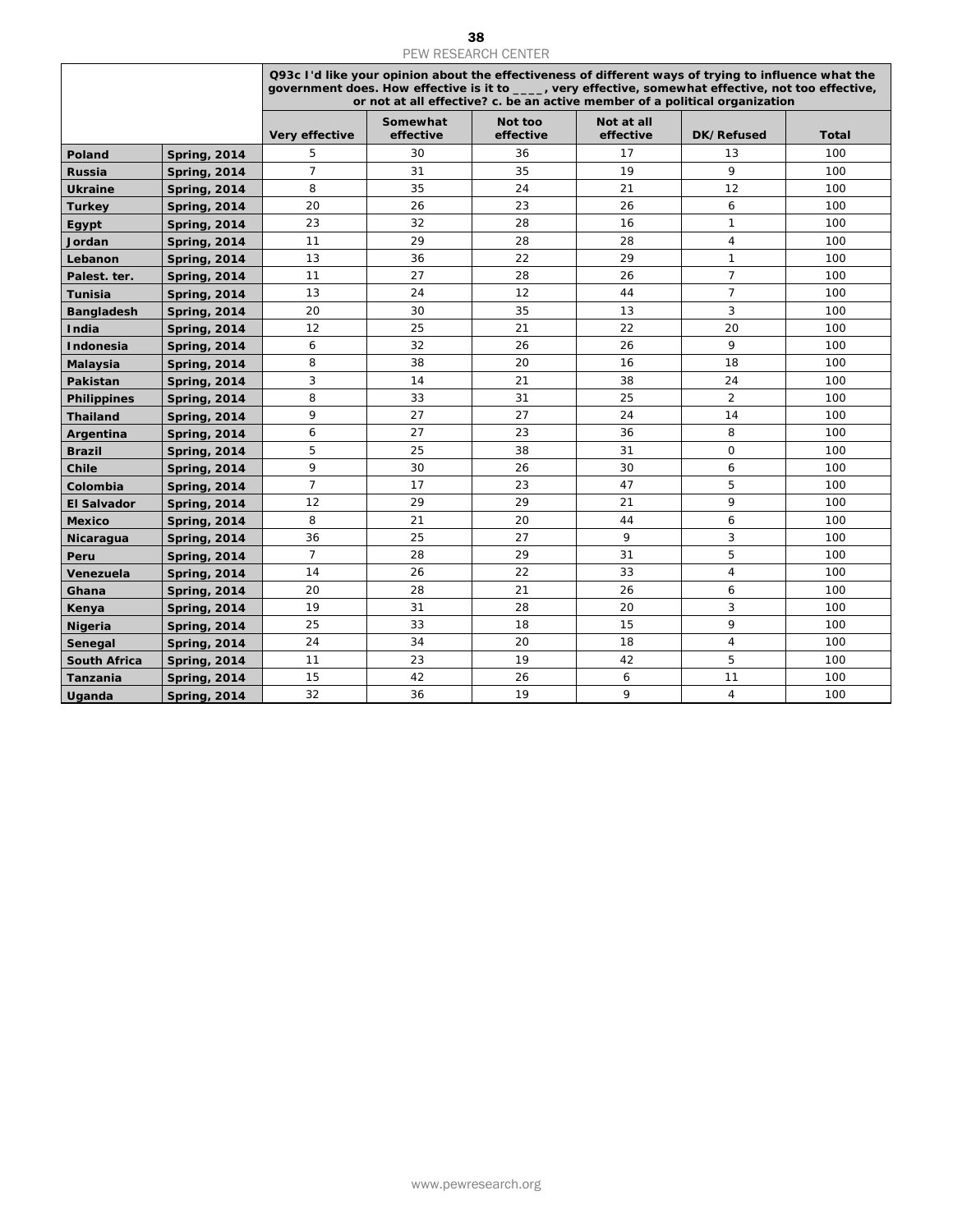|                     |                     |                |                       | PEW RESEARCH CENTER  |                                                                                                                                                                                                                                                                                                 |                |              |
|---------------------|---------------------|----------------|-----------------------|----------------------|-------------------------------------------------------------------------------------------------------------------------------------------------------------------------------------------------------------------------------------------------------------------------------------------------|----------------|--------------|
|                     |                     |                |                       |                      | Q93d I'd like your opinion about the effectiveness of different ways of trying to influence what the<br>government does. How effective is it to ____, very effective, somewhat effective, not too effective,<br>or not at all effective? d. phone a live radio or TV show to express an opinion |                |              |
|                     |                     | Very effective | Somewhat<br>effective | Not too<br>effective | Not at all<br>effective                                                                                                                                                                                                                                                                         | DK/Refused     | <b>Total</b> |
| Poland              | <b>Spring, 2014</b> | 3              | 23                    | 40                   | 25                                                                                                                                                                                                                                                                                              | 10             | 100          |
| Russia              | <b>Spring, 2014</b> | $\overline{7}$ | 24                    | 39                   | 24                                                                                                                                                                                                                                                                                              | 6              | 100          |
| <b>Ukraine</b>      | <b>Spring, 2014</b> | $\overline{7}$ | 18                    | 34                   | 30                                                                                                                                                                                                                                                                                              | 11             | 100          |
| <b>Turkey</b>       | <b>Spring, 2014</b> | 15             | 30                    | 25                   | 24                                                                                                                                                                                                                                                                                              | 5              | 100          |
| Egypt               | <b>Spring, 2014</b> | 20             | 34                    | 25                   | 20                                                                                                                                                                                                                                                                                              | $\mathbf{1}$   | 100          |
| Jordan              | <b>Spring, 2014</b> | 16             | 30                    | 24                   | 27                                                                                                                                                                                                                                                                                              | 3              | 100          |
| Lebanon             | <b>Spring, 2014</b> | 8              | 20                    | 29                   | 42                                                                                                                                                                                                                                                                                              | $\mathbf{1}$   | 100          |
| Palest. ter.        | <b>Spring, 2014</b> | 12             | 29                    | 27                   | 26                                                                                                                                                                                                                                                                                              | 6              | 100          |
|                     |                     | 21             | 25                    | 12                   | 36                                                                                                                                                                                                                                                                                              | $\sqrt{5}$     | 100          |
| <b>Tunisia</b>      | <b>Spring, 2014</b> | 8              | 27                    | 38                   | 24                                                                                                                                                                                                                                                                                              | $\sqrt{3}$     | 100          |
| <b>Bangladesh</b>   | <b>Spring, 2014</b> |                |                       |                      |                                                                                                                                                                                                                                                                                                 |                |              |
| India               | <b>Spring, 2014</b> | 13             | 24                    | 21                   | 19                                                                                                                                                                                                                                                                                              | 23             | 100          |
| Indonesia           | <b>Spring, 2014</b> | $\sqrt{5}$     | 25                    | 29                   | 30                                                                                                                                                                                                                                                                                              | 11             | 100          |
| Malaysia            | <b>Spring, 2014</b> | $\overline{7}$ | 27                    | 26                   | 21                                                                                                                                                                                                                                                                                              | 18             | 100          |
| Pakistan            | <b>Spring, 2014</b> | $\overline{4}$ | 13                    | 17                   | 35                                                                                                                                                                                                                                                                                              | 30             | 100          |
| <b>Philippines</b>  | <b>Spring, 2014</b> | 13             | 34                    | 25                   | 26                                                                                                                                                                                                                                                                                              | $\overline{2}$ | 100          |
| <b>Thailand</b>     | <b>Spring, 2014</b> | 6              | 23                    | 27                   | 31                                                                                                                                                                                                                                                                                              | 13             | 100          |
| Argentina           | <b>Spring, 2014</b> | 6              | 23                    | 24                   | 42                                                                                                                                                                                                                                                                                              | $\overline{7}$ | 100          |
| <b>Brazil</b>       | <b>Spring, 2014</b> | 5              | 27                    | 40                   | 28                                                                                                                                                                                                                                                                                              | $\mathsf O$    | 100          |
| Chile               | <b>Spring, 2014</b> | 10             | 29                    | 27                   | 28                                                                                                                                                                                                                                                                                              | 6              | 100          |
| Colombia            | <b>Spring, 2014</b> | 9              | 17                    | 24                   | 45                                                                                                                                                                                                                                                                                              | $\overline{4}$ | 100          |
| <b>El Salvador</b>  | <b>Spring, 2014</b> | 19             | 33                    | 17                   | 26                                                                                                                                                                                                                                                                                              | 6              | 100          |
| <b>Mexico</b>       | <b>Spring, 2014</b> | $\overline{7}$ | 16                    | 23                   | 47                                                                                                                                                                                                                                                                                              | $\overline{7}$ | 100          |
| Nicaragua           | <b>Spring, 2014</b> | 44             | 25                    | 20                   | 9                                                                                                                                                                                                                                                                                               | 3              | 100          |
|                     |                     | 10             | 40                    | 25                   | 22                                                                                                                                                                                                                                                                                              | $\overline{4}$ | 100          |
| Peru                | <b>Spring, 2014</b> | 12             | 21                    | 24                   | 39                                                                                                                                                                                                                                                                                              | 5              | 100          |
| Venezuela           | <b>Spring, 2014</b> |                |                       |                      |                                                                                                                                                                                                                                                                                                 | $\overline{7}$ |              |
| Ghana               | <b>Spring, 2014</b> | 20             | 24                    | 24                   | 25                                                                                                                                                                                                                                                                                              |                | 100          |
| Kenya               | <b>Spring, 2014</b> | 17             | 33                    | 27                   | 20                                                                                                                                                                                                                                                                                              | 3              | 100          |
| <b>Nigeria</b>      | <b>Spring, 2014</b> | 25             | 37                    | 19                   | 10                                                                                                                                                                                                                                                                                              | 9              | 100          |
| Senegal             | <b>Spring, 2014</b> | 21             | 26                    | 21                   | 26                                                                                                                                                                                                                                                                                              | $\overline{7}$ | 100          |
| <b>South Africa</b> | <b>Spring, 2014</b> | 9              | 18                    | 21                   | 46                                                                                                                                                                                                                                                                                              | 6              | 100          |
| Tanzania            | <b>Spring, 2014</b> | 15             | 36                    | 29                   | 8                                                                                                                                                                                                                                                                                               | 13             | 100          |
| Uganda              | <b>Spring, 2014</b> | 36             | 32                    | 15                   | 10                                                                                                                                                                                                                                                                                              | 5              | 100          |
|                     |                     |                |                       |                      |                                                                                                                                                                                                                                                                                                 |                |              |
|                     |                     |                |                       | www.pewresearch.org  |                                                                                                                                                                                                                                                                                                 |                |              |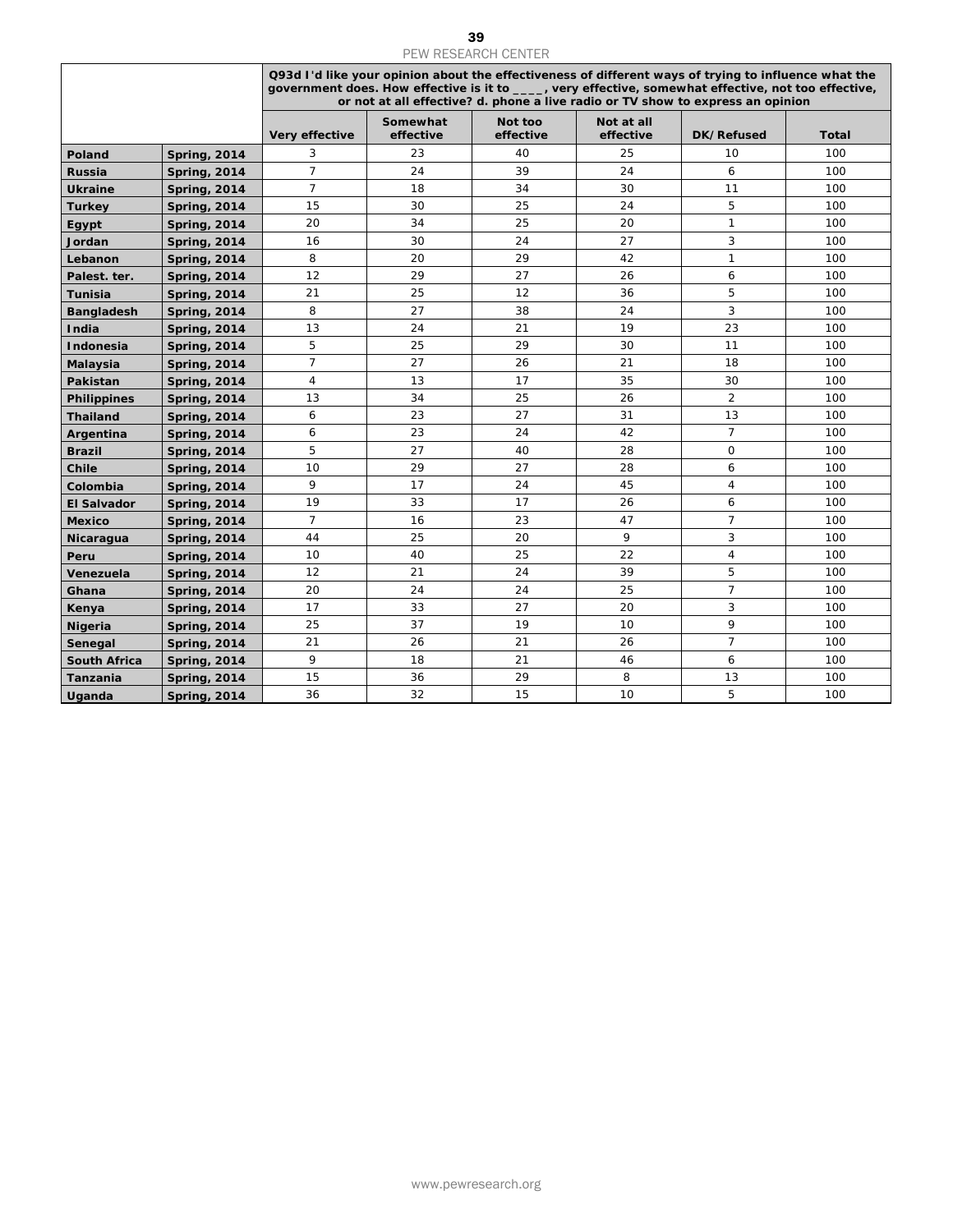|                    |                     |                |                       | PEW RESEARCH CENTER                                                                                                                                                                                                                                             |                         |                     |              |  |
|--------------------|---------------------|----------------|-----------------------|-----------------------------------------------------------------------------------------------------------------------------------------------------------------------------------------------------------------------------------------------------------------|-------------------------|---------------------|--------------|--|
|                    |                     |                |                       | Q93e I'd like your opinion about the effectiveness of different ways of trying to influence what the<br>government does. How effective is it to ____, very effective, somewhat effective, not too effective,<br>or not at all effective? e. vote in an election |                         |                     |              |  |
|                    |                     | Very effective | Somewhat<br>effective | Not too<br>effective                                                                                                                                                                                                                                            | Not at all<br>effective | DK/Refused          | <b>Total</b> |  |
| Poland             | <b>Spring, 2014</b> | 11             | 40                    | 32                                                                                                                                                                                                                                                              | 11                      | 6                   | 100          |  |
| Russia             | <b>Spring, 2014</b> | 26             | 34                    | 26                                                                                                                                                                                                                                                              | 11                      | $\overline{4}$      | 100          |  |
| <b>Ukraine</b>     | <b>Spring, 2014</b> | 31             | 44                    | 13                                                                                                                                                                                                                                                              | 9                       | $\overline{4}$      | 100          |  |
| <b>Turkey</b>      | <b>Spring, 2014</b> | 43             | 25                    | 15                                                                                                                                                                                                                                                              | 12                      | 4                   | 100          |  |
| Egypt              | <b>Spring, 2014</b> | 43             | 25                    | 22                                                                                                                                                                                                                                                              | 10                      | $\mathsf{O}\xspace$ | 100          |  |
| Jordan             | <b>Spring, 2014</b> | 30             | 32                    | 21                                                                                                                                                                                                                                                              | 14                      | 3                   | 100          |  |
| Lebanon            | <b>Spring, 2014</b> | 36             | 30                    | 13                                                                                                                                                                                                                                                              | 19                      | $\mathbf{1}$        | 100          |  |
| Palest. ter.       | <b>Spring, 2014</b> | 35             | 31                    | 13                                                                                                                                                                                                                                                              | 15                      | 6                   | 100          |  |
| <b>Tunisia</b>     | <b>Spring, 2014</b> | 56             | 19                    | 4                                                                                                                                                                                                                                                               | 17                      | $\overline{4}$      | 100          |  |
|                    |                     | 51             | 29                    | 13                                                                                                                                                                                                                                                              | 6                       | $\mathbf{1}$        | 100          |  |
| <b>Bangladesh</b>  | <b>Spring, 2014</b> | 65             |                       | 8                                                                                                                                                                                                                                                               | 3                       | 5                   |              |  |
| India              | <b>Spring, 2014</b> |                | 18                    |                                                                                                                                                                                                                                                                 |                         |                     | 100          |  |
| Indonesia          | <b>Spring, 2014</b> | 51             | 29                    | 9                                                                                                                                                                                                                                                               | 6                       | $\overline{4}$      | 100          |  |
| Malaysia           | <b>Spring, 2014</b> | 39             | 37                    | 10                                                                                                                                                                                                                                                              | 5                       | 9                   | 100          |  |
| Pakistan           | <b>Spring, 2014</b> | 45             | 30                    | 8                                                                                                                                                                                                                                                               | 9                       | 8                   | 100          |  |
| <b>Philippines</b> | <b>Spring, 2014</b> | 74             | 17                    | 5                                                                                                                                                                                                                                                               | $\overline{4}$          | 0                   | 100          |  |
| <b>Thailand</b>    | <b>Spring, 2014</b> | 47             | 30                    | 10                                                                                                                                                                                                                                                              | 6                       | 6                   | 100          |  |
| Argentina          | <b>Spring, 2014</b> | 46             | 30                    | 8                                                                                                                                                                                                                                                               | 11                      | $\overline{4}$      | 100          |  |
| <b>Brazil</b>      | <b>Spring, 2014</b> | 34             | 40                    | 19                                                                                                                                                                                                                                                              | $\overline{7}$          | $\mathsf O$         | 100          |  |
| <b>Chile</b>       | <b>Spring, 2014</b> | 36             | 35                    | 17                                                                                                                                                                                                                                                              | 9                       | $\overline{c}$      | 100          |  |
| Colombia           | <b>Spring, 2014</b> | 42             | 28                    | 11                                                                                                                                                                                                                                                              | 17                      | $\overline{2}$      | 100          |  |
| <b>El Salvador</b> | <b>Spring, 2014</b> | 50             | 24                    | 14                                                                                                                                                                                                                                                              | 6                       | $\overline{7}$      | 100          |  |
| <b>Mexico</b>      | <b>Spring, 2014</b> | 34             | 29                    | 14                                                                                                                                                                                                                                                              | 19                      | 3                   | 100          |  |
| Nicaragua          | <b>Spring, 2014</b> | 70             | 17                    | 8                                                                                                                                                                                                                                                               | 5                       | $\mathbf{1}$        | 100          |  |
| Peru               | <b>Spring, 2014</b> | 36             | 41                    | 12                                                                                                                                                                                                                                                              | 9                       | $\overline{2}$      | 100          |  |
| Venezuela          | <b>Spring, 2014</b> | 59             | 21                    | 10                                                                                                                                                                                                                                                              | 9                       | $\mathbf{1}$        | 100          |  |
| Ghana              | <b>Spring, 2014</b> | 59             | 22                    | 9                                                                                                                                                                                                                                                               | 9                       | $\overline{c}$      | 100          |  |
| Kenya              | <b>Spring, 2014</b> | 51             | 24                    | 14                                                                                                                                                                                                                                                              | 10                      | $\mathbf{1}$        | 100          |  |
| <b>Nigeria</b>     | <b>Spring, 2014</b> | 42             | 31                    | 13                                                                                                                                                                                                                                                              | 9                       | 5                   | 100          |  |
| Senegal            | <b>Spring, 2014</b> | 77             | 15                    | $\mathbf{3}$                                                                                                                                                                                                                                                    | $\overline{2}$          | $\overline{2}$      | 100          |  |
| South Africa       | <b>Spring, 2014</b> | 51             | 19                    | 11                                                                                                                                                                                                                                                              | 16                      | 3                   | 100          |  |
| Uganda             | <b>Spring, 2014</b> | 62             | 23                    | 8                                                                                                                                                                                                                                                               | 5                       | 3                   | 100          |  |
|                    |                     |                |                       |                                                                                                                                                                                                                                                                 |                         |                     |              |  |
|                    |                     |                |                       |                                                                                                                                                                                                                                                                 |                         |                     |              |  |
|                    |                     |                |                       | www.pewresearch.org                                                                                                                                                                                                                                             |                         |                     |              |  |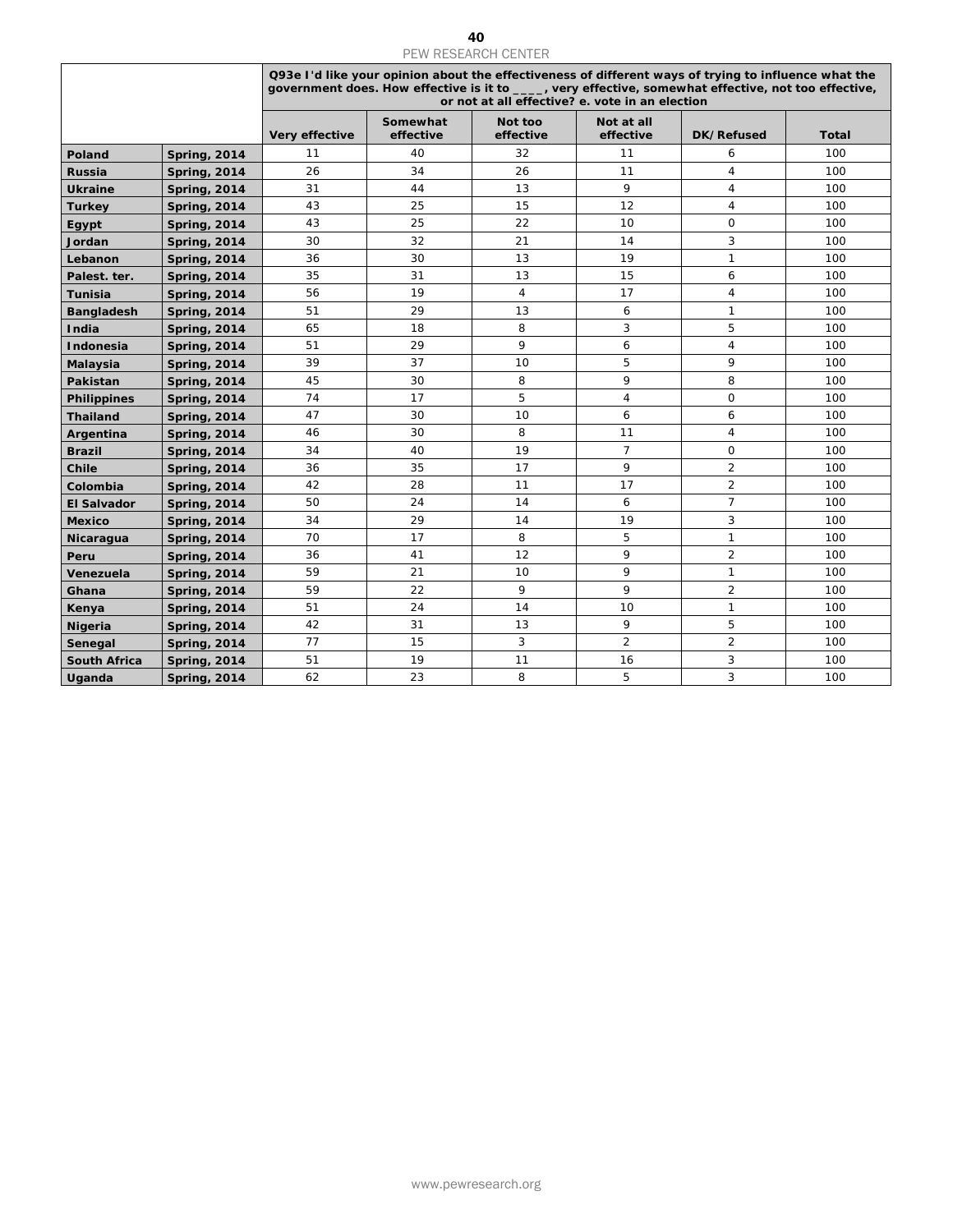|                      |                                            |                                                                                                                                                                                                                                                                          |                       | 41<br><b>PEW RESEARCH CENTER</b> |                         |                      |            |
|----------------------|--------------------------------------------|--------------------------------------------------------------------------------------------------------------------------------------------------------------------------------------------------------------------------------------------------------------------------|-----------------------|----------------------------------|-------------------------|----------------------|------------|
|                      |                                            | Q93f I'd like your opinion about the effectiveness of different ways of trying to influence what the<br>government does. How effective is it to ____, very effective, somewhat effective, not too effective,<br>or not at all effective? f. participate in labor strikes |                       |                                  |                         |                      |            |
|                      |                                            | Very effective                                                                                                                                                                                                                                                           | Somewhat<br>effective | Not too<br>effective             | Not at all<br>effective | DK/Refused           | Total      |
| Poland               | <b>Spring, 2014</b>                        | 5                                                                                                                                                                                                                                                                        | 38                    | 34                               | 12                      | 10                   | 100        |
| Russia               | <b>Spring, 2014</b>                        | 9                                                                                                                                                                                                                                                                        | 28                    | 32                               | 22                      | 8                    | 100        |
| <b>Ukraine</b>       | <b>Spring, 2014</b>                        | 12                                                                                                                                                                                                                                                                       | 41                    | 23                               | 15                      | 9                    | 100        |
| <b>Turkey</b>        | <b>Spring, 2014</b>                        | 16                                                                                                                                                                                                                                                                       | 28                    | 26                               | 24                      | 6                    | 100        |
| Egypt                | <b>Spring, 2014</b>                        | 21                                                                                                                                                                                                                                                                       | 28                    | 30                               | 20                      | $\mathbf{1}$         | 100        |
| Jordan               | <b>Spring, 2014</b>                        | 14                                                                                                                                                                                                                                                                       | 22                    | 30                               | 30                      | 4                    | 100        |
| Lebanon              | <b>Spring, 2014</b>                        | 28                                                                                                                                                                                                                                                                       | 36                    | 15                               | 21                      | $\mathbf{1}$         | 100        |
| Palest. ter.         | <b>Spring, 2014</b>                        | 16                                                                                                                                                                                                                                                                       | 28                    | 23                               | 27                      | $\overline{7}$       | 100        |
| <b>Tunisia</b>       | <b>Spring, 2014</b>                        | 17                                                                                                                                                                                                                                                                       | 17                    | 11                               | 48                      | 6<br>$\overline{2}$  | 100        |
| <b>Bangladesh</b>    | <b>Spring, 2014</b>                        | 10<br>16                                                                                                                                                                                                                                                                 | 39<br>26              | 36<br>20                         | 12<br>18                | 20                   | 100<br>100 |
| India                | <b>Spring, 2014</b>                        | 3                                                                                                                                                                                                                                                                        | 13                    | 26                               | 50                      | 9                    | 100        |
| Indonesia            | <b>Spring, 2014</b>                        | 3                                                                                                                                                                                                                                                                        | 17                    | 32                               | 29                      | 20                   | 100        |
| Malaysia<br>Pakistan | <b>Spring, 2014</b><br><b>Spring, 2014</b> | $\overline{4}$                                                                                                                                                                                                                                                           | 19                    | 21                               | 33                      | 22                   | 100        |
| <b>Philippines</b>   | <b>Spring, 2014</b>                        | 5                                                                                                                                                                                                                                                                        | 20                    | 34                               | 39                      | 2                    | 100        |
| <b>Thailand</b>      | <b>Spring, 2014</b>                        | 3                                                                                                                                                                                                                                                                        | 20                    | 26                               | 39                      | 12                   | 100        |
| Argentina            | <b>Spring, 2014</b>                        | 9                                                                                                                                                                                                                                                                        | 29                    | 24                               | 30                      | $\overline{7}$       | 100        |
| <b>Brazil</b>        | <b>Spring, 2014</b>                        | 11                                                                                                                                                                                                                                                                       | 31                    | 34                               | 24                      | $\mathbf{1}$         | 100        |
| Chile                | <b>Spring, 2014</b>                        | 21                                                                                                                                                                                                                                                                       | 39                    | 18                               | 18                      | $\overline{4}$       | 100        |
| Colombia             | <b>Spring, 2014</b>                        | 8                                                                                                                                                                                                                                                                        | 17                    | 24                               | 47                      | 4                    | 100        |
| El Salvador          | <b>Spring, 2014</b>                        | 9                                                                                                                                                                                                                                                                        | 24                    | 36                               | 23                      | 8                    | 100        |
| <b>Mexico</b>        | <b>Spring, 2014</b>                        | 5                                                                                                                                                                                                                                                                        | 12                    | 24                               | 51                      | $\overline{7}$       | 100        |
| Nicaragua            | <b>Spring, 2014</b>                        | 30                                                                                                                                                                                                                                                                       | 25                    | 33                               | 9                       | 3                    | 100        |
| Peru                 | <b>Spring, 2014</b>                        | 4                                                                                                                                                                                                                                                                        | 34                    | 31                               | 26                      | 5                    | 100        |
| Venezuela            | <b>Spring, 2014</b>                        | 5                                                                                                                                                                                                                                                                        | 16                    | 27                               | 47                      | 5                    | 100        |
| Ghana                | <b>Spring, 2014</b>                        | 16                                                                                                                                                                                                                                                                       | 20                    | 23                               | 32                      | 9                    | 100        |
| Kenya                | <b>Spring, 2014</b>                        | 13                                                                                                                                                                                                                                                                       | 33                    | 26                               | 24                      | $\overline{4}$       | 100        |
| <b>Nigeria</b>       | <b>Spring, 2014</b>                        | 17                                                                                                                                                                                                                                                                       | 32                    | 21                               | 16                      | 14                   | 100        |
| Senegal              | <b>Spring, 2014</b>                        | 14                                                                                                                                                                                                                                                                       | 27                    | 23                               | 26                      | 10                   | 100        |
| <b>South Africa</b>  | <b>Spring, 2014</b>                        | 8                                                                                                                                                                                                                                                                        | 20                    | 20                               | 47                      | 5                    | 100        |
| <b>Tanzania</b>      | <b>Spring, 2014</b>                        | 9<br>13                                                                                                                                                                                                                                                                  | 30<br>23              | 36<br>23                         | 11<br>33                | 14<br>$\overline{7}$ | 100<br>100 |
| Uganda               | <b>Spring, 2014</b>                        |                                                                                                                                                                                                                                                                          |                       |                                  |                         |                      |            |
|                      |                                            |                                                                                                                                                                                                                                                                          |                       |                                  |                         |                      |            |
|                      |                                            |                                                                                                                                                                                                                                                                          |                       | www.pewresearch.org              |                         |                      |            |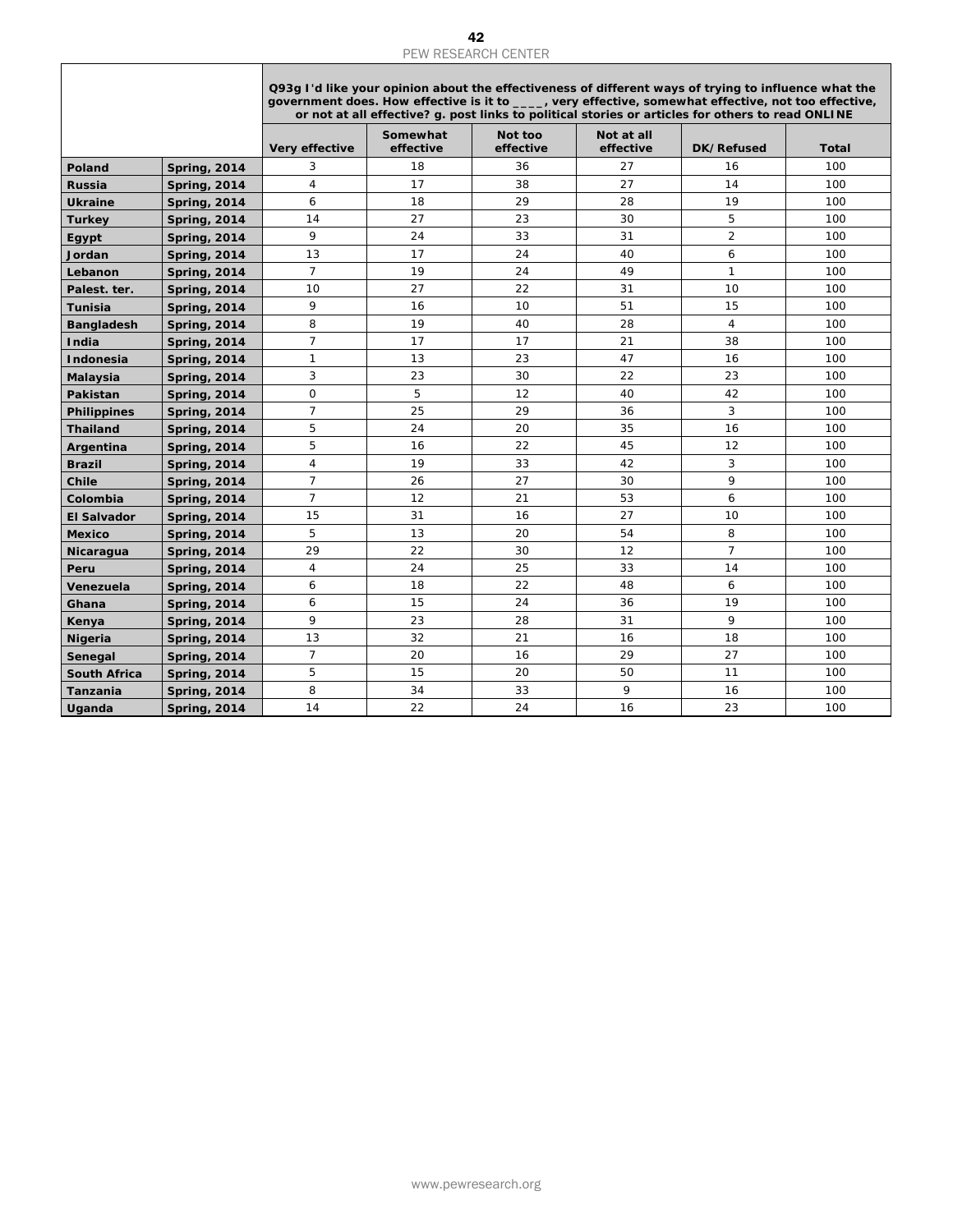| <b>Spring, 2014</b><br><b>Spring, 2014</b><br><b>Spring, 2014</b><br><b>Spring, 2014</b><br><b>Spring, 2014</b><br><b>Spring, 2014</b><br><b>Spring, 2014</b><br><b>Spring, 2014</b><br><b>Spring, 2014</b><br><b>Spring, 2014</b><br><b>Spring, 2014</b><br><b>Spring, 2014</b><br><b>Spring, 2014</b> | Very effective<br>3<br>3<br>6<br>16<br>9<br>10<br>9<br>9<br>8<br>$\overline{7}$ | Somewhat<br>effective<br>16<br>17<br>17<br>26<br>24<br>19<br>18<br>25<br>13 | Not too<br>effective<br>37<br>35<br>31<br>23<br>30<br>26<br>23<br>22 | Not at all<br>effective<br>28<br>31<br>28<br>30<br>34<br>40<br>48 | <b>DK/Refused</b><br>16<br>14<br>19<br>5<br>3<br>5<br>$\overline{2}$ | <b>Total</b><br>100<br>100<br>100<br>100<br>100<br>100 |
|---------------------------------------------------------------------------------------------------------------------------------------------------------------------------------------------------------------------------------------------------------------------------------------------------------|---------------------------------------------------------------------------------|-----------------------------------------------------------------------------|----------------------------------------------------------------------|-------------------------------------------------------------------|----------------------------------------------------------------------|--------------------------------------------------------|
| Poland<br>Russia<br><b>Ukraine</b><br><b>Turkey</b><br>Egypt<br>Jordan<br>Lebanon<br>Palest. ter.<br><b>Tunisia</b><br><b>Bangladesh</b><br>India<br>Indonesia<br>Malaysia                                                                                                                              |                                                                                 |                                                                             |                                                                      |                                                                   |                                                                      |                                                        |
|                                                                                                                                                                                                                                                                                                         |                                                                                 |                                                                             |                                                                      |                                                                   |                                                                      |                                                        |
|                                                                                                                                                                                                                                                                                                         |                                                                                 |                                                                             |                                                                      |                                                                   |                                                                      |                                                        |
|                                                                                                                                                                                                                                                                                                         |                                                                                 |                                                                             |                                                                      |                                                                   |                                                                      |                                                        |
|                                                                                                                                                                                                                                                                                                         |                                                                                 |                                                                             |                                                                      |                                                                   |                                                                      |                                                        |
|                                                                                                                                                                                                                                                                                                         |                                                                                 |                                                                             |                                                                      |                                                                   |                                                                      |                                                        |
|                                                                                                                                                                                                                                                                                                         |                                                                                 |                                                                             |                                                                      |                                                                   |                                                                      |                                                        |
|                                                                                                                                                                                                                                                                                                         |                                                                                 |                                                                             |                                                                      |                                                                   |                                                                      | 100                                                    |
|                                                                                                                                                                                                                                                                                                         |                                                                                 |                                                                             |                                                                      | 33                                                                | 11                                                                   | 100                                                    |
|                                                                                                                                                                                                                                                                                                         |                                                                                 |                                                                             | 10                                                                   | 54                                                                | 15                                                                   | 100                                                    |
|                                                                                                                                                                                                                                                                                                         |                                                                                 | 24                                                                          | 37                                                                   | 25                                                                | $\overline{7}$                                                       | 100                                                    |
|                                                                                                                                                                                                                                                                                                         | 5                                                                               | 14                                                                          | 18                                                                   | 25                                                                | 38                                                                   | 100                                                    |
|                                                                                                                                                                                                                                                                                                         | $\overline{2}$                                                                  | 12                                                                          | 22                                                                   | 47                                                                | 18                                                                   | 100                                                    |
|                                                                                                                                                                                                                                                                                                         | 3                                                                               | 23                                                                          | 29                                                                   | 22                                                                | 23                                                                   | 100                                                    |
| Pakistan<br><b>Spring, 2014</b>                                                                                                                                                                                                                                                                         | $\mathbf{1}$                                                                    | 5                                                                           | 13                                                                   | 38                                                                | 43                                                                   | 100                                                    |
| <b>Philippines</b><br><b>Spring, 2014</b>                                                                                                                                                                                                                                                               | 6                                                                               | 28                                                                          | 26                                                                   | 36                                                                | 3                                                                    | 100                                                    |
| <b>Thailand</b><br><b>Spring, 2014</b>                                                                                                                                                                                                                                                                  | 5                                                                               | 22                                                                          | 22                                                                   | 34                                                                | 17                                                                   | 100                                                    |
| Argentina<br><b>Spring, 2014</b>                                                                                                                                                                                                                                                                        | $\overline{4}$                                                                  | 16                                                                          | 21                                                                   | 46                                                                | 13                                                                   | 100                                                    |
| <b>Brazil</b><br><b>Spring, 2014</b>                                                                                                                                                                                                                                                                    | $\overline{4}$                                                                  | 18                                                                          | 33                                                                   | 42                                                                | 3                                                                    | 100                                                    |
| Chile<br><b>Spring, 2014</b>                                                                                                                                                                                                                                                                            | $\overline{7}$                                                                  | 23                                                                          | 30                                                                   | 30                                                                | 10                                                                   | 100                                                    |
| Colombia<br><b>Spring, 2014</b>                                                                                                                                                                                                                                                                         | 5                                                                               | 14                                                                          | 22                                                                   | 52                                                                | $\overline{7}$                                                       | 100                                                    |
| <b>El Salvador</b><br><b>Spring, 2014</b>                                                                                                                                                                                                                                                               | 10                                                                              | 22                                                                          | 30                                                                   | 22                                                                | 15                                                                   | 100                                                    |
| <b>Mexico</b><br><b>Spring, 2014</b>                                                                                                                                                                                                                                                                    | 5                                                                               | 10                                                                          | 19                                                                   | 55                                                                | 10                                                                   | 100                                                    |
| Nicaragua<br><b>Spring, 2014</b>                                                                                                                                                                                                                                                                        | 24                                                                              | 21                                                                          | 36                                                                   | 12                                                                | $\overline{7}$                                                       | 100                                                    |
| Peru<br><b>Spring, 2014</b>                                                                                                                                                                                                                                                                             | 3                                                                               | 23                                                                          | 24                                                                   | 34                                                                | 17                                                                   | 100                                                    |
| Venezuela<br><b>Spring, 2014</b>                                                                                                                                                                                                                                                                        | $\overline{7}$                                                                  | 19                                                                          | 24                                                                   | 45                                                                | 6                                                                    | 100                                                    |
| Ghana<br><b>Spring, 2014</b>                                                                                                                                                                                                                                                                            | 5                                                                               | 13                                                                          | 26                                                                   | 37                                                                | 19                                                                   | 100                                                    |
| <b>Spring, 2014</b><br>Kenya                                                                                                                                                                                                                                                                            | 11                                                                              | 21                                                                          | 27                                                                   | 33                                                                | 9                                                                    | 100                                                    |
| <b>Nigeria</b><br><b>Spring, 2014</b>                                                                                                                                                                                                                                                                   | 16                                                                              | 33                                                                          | 19                                                                   | 14                                                                | 18                                                                   | 100                                                    |
| Senegal<br><b>Spring, 2014</b>                                                                                                                                                                                                                                                                          | 8                                                                               | 21                                                                          | 14                                                                   | 29                                                                | 28                                                                   | 100                                                    |
| <b>South Africa</b><br><b>Spring, 2014</b>                                                                                                                                                                                                                                                              | 6                                                                               | 14                                                                          | 19                                                                   | 51                                                                | 11                                                                   | 100                                                    |
| Tanzania<br><b>Spring, 2014</b>                                                                                                                                                                                                                                                                         | 11                                                                              | 36                                                                          | 32                                                                   | $\overline{7}$                                                    | 14                                                                   | 100                                                    |
| Uganda<br><b>Spring, 2014</b>                                                                                                                                                                                                                                                                           | 14                                                                              | 23                                                                          | 24                                                                   | 16                                                                | 23                                                                   | 100                                                    |
|                                                                                                                                                                                                                                                                                                         |                                                                                 |                                                                             |                                                                      |                                                                   |                                                                      |                                                        |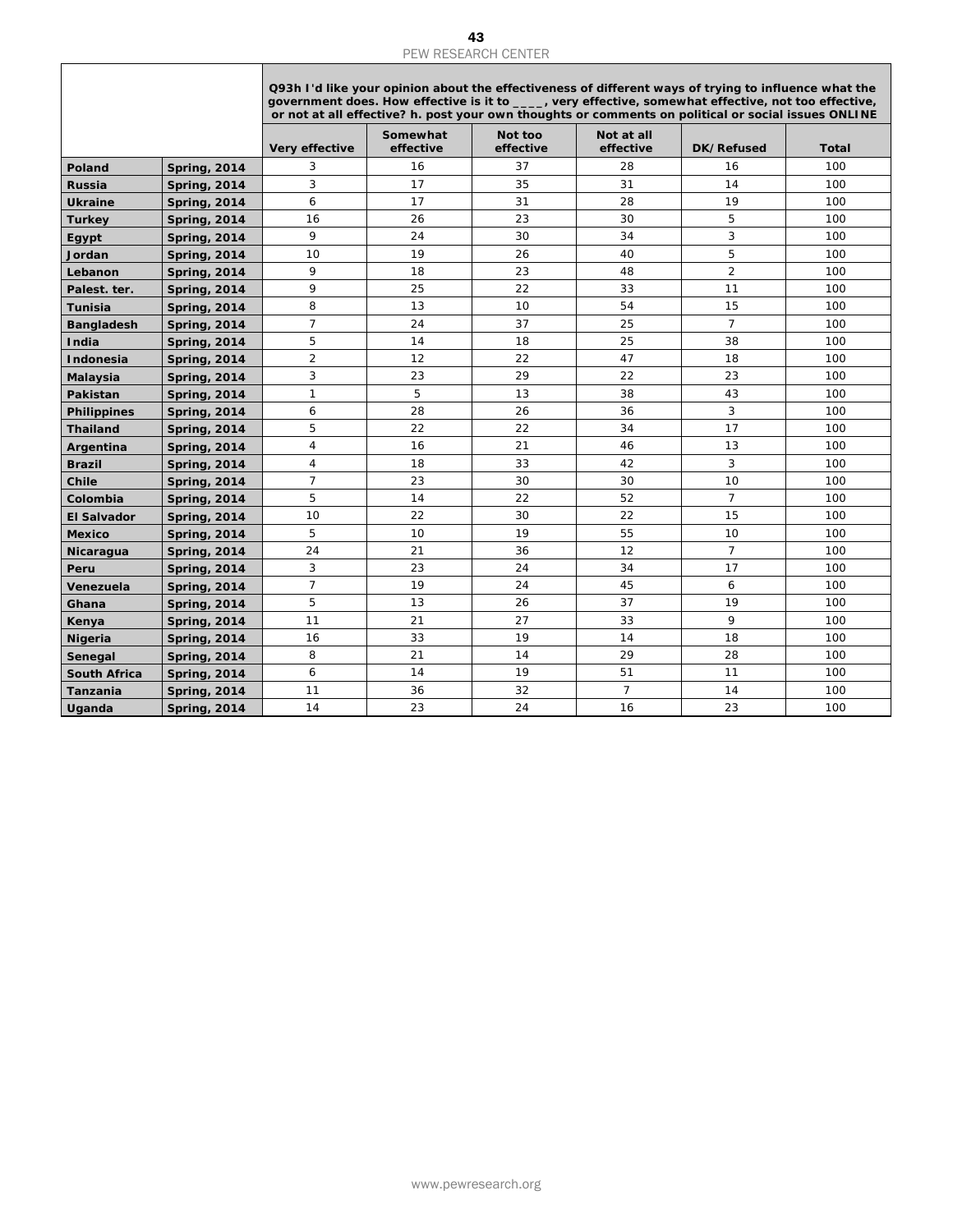|                         |                                            |                |                       | PEW RESEARCH CENTER                                                                                                                                                                                                                                                       |                         |                |              |
|-------------------------|--------------------------------------------|----------------|-----------------------|---------------------------------------------------------------------------------------------------------------------------------------------------------------------------------------------------------------------------------------------------------------------------|-------------------------|----------------|--------------|
|                         |                                            |                |                       | Q93i I'd like your opinion about the effectiveness of different ways of trying to influence what the<br>government does. How effective is it to ____, very effective, somewhat effective, not too effective,<br>or not at all effective? i. contact a government official |                         |                |              |
|                         |                                            | Very effective | Somewhat<br>effective | Not too<br>effective                                                                                                                                                                                                                                                      | Not at all<br>effective | DK/Refused     | <b>Total</b> |
| Poland                  | <b>Spring, 2014</b>                        | 4              | 30                    | 37                                                                                                                                                                                                                                                                        | 18                      | 11             | 100          |
| Russia                  | <b>Spring, 2014</b>                        | 6              | 28                    | 38                                                                                                                                                                                                                                                                        | 20                      | 8              | 100          |
| <b>Ukraine</b>          | <b>Spring, 2014</b>                        | 8              | 23                    | 34                                                                                                                                                                                                                                                                        | 28                      | 9              | 100          |
| <b>Turkey</b>           | <b>Spring, 2014</b>                        | 23             | 29                    | 20                                                                                                                                                                                                                                                                        | 23                      | 6              | 100          |
| Egypt                   | <b>Spring, 2014</b>                        | 15             | 24                    | 25                                                                                                                                                                                                                                                                        | 34                      | $\mathbf{1}$   | 100          |
| Jordan                  | <b>Spring, 2014</b>                        | 10             | 20                    | 24                                                                                                                                                                                                                                                                        | 43                      | $\mathbf{3}$   | 100          |
| Lebanon                 | <b>Spring, 2014</b>                        | 9              | 16                    | 24                                                                                                                                                                                                                                                                        | 50                      | $\overline{c}$ | 100          |
| Palest. ter.            | <b>Spring, 2014</b>                        | 10             | 20                    | 27                                                                                                                                                                                                                                                                        | 35                      | 8              | 100          |
| Tunisia                 | <b>Spring, 2014</b>                        | 13             | 19                    | 11                                                                                                                                                                                                                                                                        | 49                      | $\overline{7}$ | 100          |
| <b>Bangladesh</b>       | <b>Spring, 2014</b>                        | 11             | 31                    | 34                                                                                                                                                                                                                                                                        | 19                      | 6              | 100          |
| India                   | <b>Spring, 2014</b>                        | 11             | 23                    | 23                                                                                                                                                                                                                                                                        | 19                      | 24             | 100          |
| Indonesia               | <b>Spring, 2014</b>                        | $\sqrt{3}$     | 26                    | 22                                                                                                                                                                                                                                                                        | 37                      | 13             | 100          |
| Malaysia                | <b>Spring, 2014</b>                        | 6              | 31                    | 25                                                                                                                                                                                                                                                                        | 18                      | 20             | 100          |
| Pakistan                | <b>Spring, 2014</b>                        | 5              | 15                    | 20                                                                                                                                                                                                                                                                        | 31                      | 29             | 100          |
| <b>Philippines</b>      | <b>Spring, 2014</b>                        | 13             | 32                    | 25                                                                                                                                                                                                                                                                        | 29                      | $\overline{2}$ | 100          |
| Argentina               | <b>Spring, 2014</b>                        | $\overline{7}$ | 26                    | 23                                                                                                                                                                                                                                                                        | 35                      | 8              | 100          |
| <b>Brazil</b>           | <b>Spring, 2014</b>                        | $\sqrt{4}$     | 20                    | 35                                                                                                                                                                                                                                                                        | 39                      | $\mathbf{1}$   | 100          |
| Chile                   | <b>Spring, 2014</b>                        | $\overline{7}$ | 28                    | 30                                                                                                                                                                                                                                                                        | 29                      | $\overline{7}$ | 100          |
| Colombia                | <b>Spring, 2014</b>                        | 9              | 18                    | 20                                                                                                                                                                                                                                                                        | 48                      | $\overline{4}$ | 100          |
| <b>El Salvador</b>      | <b>Spring, 2014</b>                        | 10             | 28                    | 33                                                                                                                                                                                                                                                                        | 19                      | 11             | 100          |
| <b>Mexico</b>           | <b>Spring, 2014</b>                        | 8              | 18                    | 19                                                                                                                                                                                                                                                                        | 48                      | $\overline{7}$ | 100          |
| Nicaragua               | <b>Spring, 2014</b>                        | 37             | 25                    | 27                                                                                                                                                                                                                                                                        | 8                       | 3<br>9         | 100          |
| Peru                    | <b>Spring, 2014</b>                        | 6<br>9         | 29<br>23              | 27<br>20                                                                                                                                                                                                                                                                  | 29<br>43                | $\sqrt{5}$     | 100          |
| Venezuela               | <b>Spring, 2014</b>                        | 10             | 20                    | 23                                                                                                                                                                                                                                                                        | 33                      | 14             | 100<br>100   |
| Ghana                   | <b>Spring, 2014</b><br><b>Spring, 2014</b> | 13             | 30                    | 26                                                                                                                                                                                                                                                                        | 25                      | 6              | 100          |
| Kenya<br><b>Nigeria</b> | <b>Spring, 2014</b>                        | 16             | 31                    | 22                                                                                                                                                                                                                                                                        | 16                      | 16             | 100          |
| Senegal                 | <b>Spring, 2014</b>                        | 14             | 23                    | 22                                                                                                                                                                                                                                                                        | 25                      | 17             | 100          |
| South Africa            | <b>Spring, 2014</b>                        | 5              | 18                    | 20                                                                                                                                                                                                                                                                        | 50                      | $\overline{7}$ | 100          |
| Tanzania                | <b>Spring, 2014</b>                        | 21             | 43                    | 25                                                                                                                                                                                                                                                                        | 5                       | 6              | 100          |
| Uganda                  | <b>Spring, 2014</b>                        | 34             | 34                    | 14                                                                                                                                                                                                                                                                        | 11                      | $\overline{7}$ | 100          |
|                         |                                            |                |                       |                                                                                                                                                                                                                                                                           |                         |                |              |
|                         |                                            |                |                       | www.pewresearch.org                                                                                                                                                                                                                                                       |                         |                |              |
|                         |                                            |                |                       |                                                                                                                                                                                                                                                                           |                         |                |              |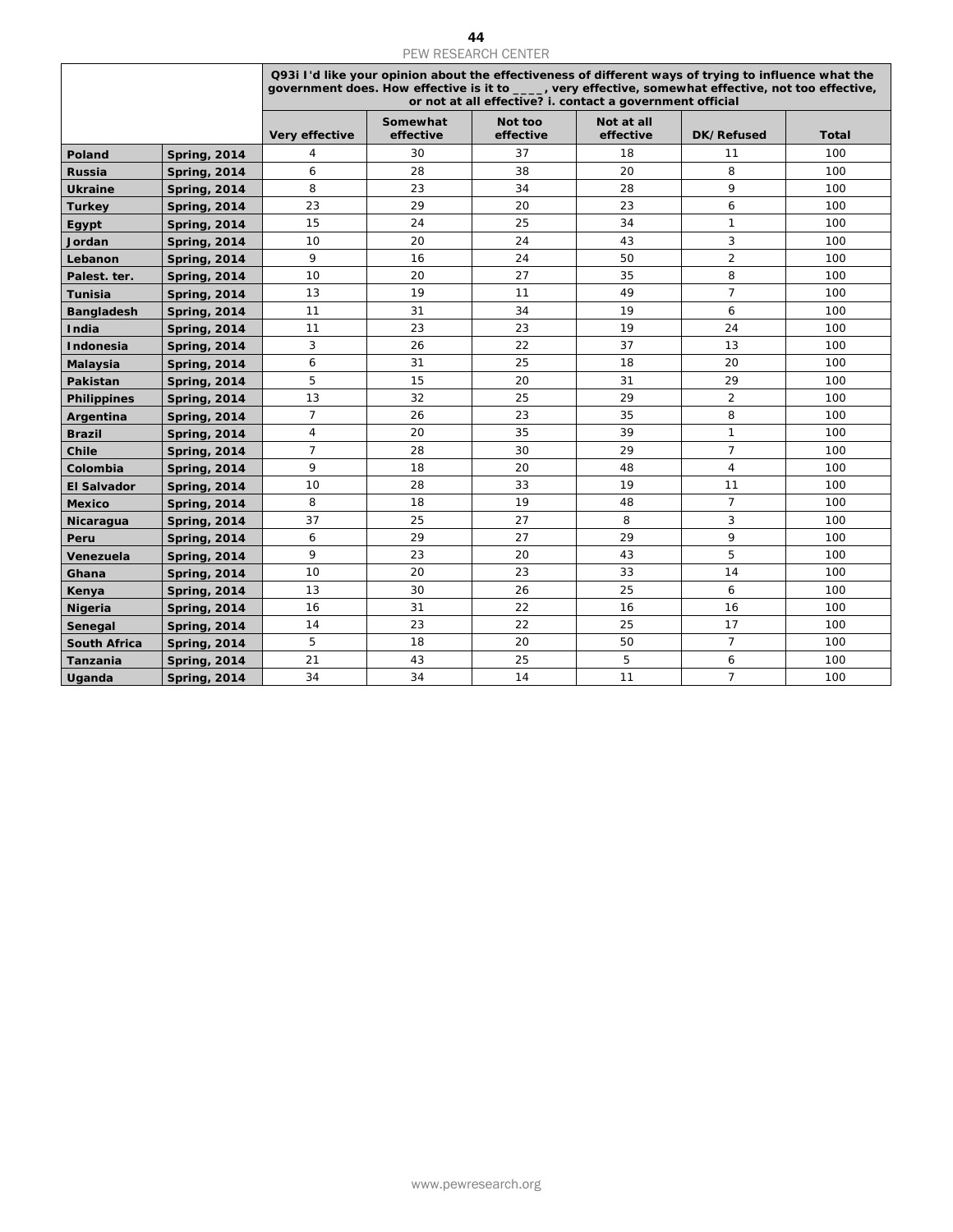|                     |                     |                |                       | PEW RESEARCH CENTER  |                         |                                                                                                                                                                                                                                                                                               |              |
|---------------------|---------------------|----------------|-----------------------|----------------------|-------------------------|-----------------------------------------------------------------------------------------------------------------------------------------------------------------------------------------------------------------------------------------------------------------------------------------------|--------------|
|                     |                     |                |                       |                      |                         | Q93j I'd like your opinion about the effectiveness of different ways of trying to influence what the<br>government does. How effective is it to ____, very effective, somewhat effective, not too effective,<br>or not at all effective? j. sign a petition about a political or social issue |              |
|                     |                     | Very effective | Somewhat<br>effective | Not too<br>effective | Not at all<br>effective | DK/Refused                                                                                                                                                                                                                                                                                    | <b>Total</b> |
| Poland              | <b>Spring, 2014</b> | 5              | 33                    | 38                   | 13                      | 10                                                                                                                                                                                                                                                                                            | 100          |
| Russia              | <b>Spring, 2014</b> | 5              | 27                    | 37                   | 22                      | 10                                                                                                                                                                                                                                                                                            | 100          |
| <b>Ukraine</b>      | <b>Spring, 2014</b> | 6              | 24                    | 34                   | 24                      | 13                                                                                                                                                                                                                                                                                            | 100          |
| <b>Turkey</b>       | <b>Spring, 2014</b> | 20             | 29                    | 18                   | 28                      | 6                                                                                                                                                                                                                                                                                             | 100          |
| Egypt               | <b>Spring, 2014</b> | 17             | 25                    | 24                   | 32                      | $\mathbf{1}$                                                                                                                                                                                                                                                                                  | 100          |
| Jordan              | <b>Spring, 2014</b> | 15             | 17                    | 19                   | 47                      | 3                                                                                                                                                                                                                                                                                             | 100          |
| Lebanon             | <b>Spring, 2014</b> | 14             | 28                    | 20                   | 37                      | $\mathbf{1}$                                                                                                                                                                                                                                                                                  | 100          |
| Palest. ter.        | <b>Spring, 2014</b> | $\overline{7}$ | 21                    | 27                   | 36                      | 9                                                                                                                                                                                                                                                                                             | 100          |
| Tunisia             | <b>Spring, 2014</b> | 12             | 17                    | 10                   | 53                      | 8                                                                                                                                                                                                                                                                                             | 100          |
| <b>Bangladesh</b>   | <b>Spring, 2014</b> | 8              | 28                    | 34                   | 23                      | $\overline{7}$                                                                                                                                                                                                                                                                                | 100          |
| India               | <b>Spring, 2014</b> | 8              | 19                    | 23                   | 22                      | 29                                                                                                                                                                                                                                                                                            | 100          |
| Indonesia           | <b>Spring, 2014</b> | 3              | 15                    | 23                   | 43                      | 16                                                                                                                                                                                                                                                                                            | 100          |
| Malaysia            | <b>Spring, 2014</b> | 3              | 22                    | 29                   | 21                      | 25                                                                                                                                                                                                                                                                                            | 100          |
| Pakistan            | <b>Spring, 2014</b> | 4              | 12                    | 16                   | 35                      | 33                                                                                                                                                                                                                                                                                            | 100          |
| <b>Philippines</b>  | <b>Spring, 2014</b> | 7              | 28                    | 26                   | 35                      | 3                                                                                                                                                                                                                                                                                             | 100          |
| <b>Thailand</b>     | <b>Spring, 2014</b> | 8              | 29                    | 22                   | 28                      | 14                                                                                                                                                                                                                                                                                            | 100          |
| Argentina           | <b>Spring, 2014</b> | $\overline{7}$ | 28                    | 21                   | 36                      | 8                                                                                                                                                                                                                                                                                             | 100          |
| <b>Brazil</b>       | <b>Spring, 2014</b> | 8              | 30                    | 33                   | 29                      | $\mathbf{1}$                                                                                                                                                                                                                                                                                  | 100          |
| Chile               | <b>Spring, 2014</b> | 8              | 31                    | 29                   | 25                      | $\overline{7}$                                                                                                                                                                                                                                                                                | 100          |
| Colombia            | <b>Spring, 2014</b> | 11             | 16                    | 20                   | 47                      | 6                                                                                                                                                                                                                                                                                             | 100          |
| <b>El Salvador</b>  | <b>Spring, 2014</b> | 15             | 35                    | 16                   | 27                      | $\overline{7}$                                                                                                                                                                                                                                                                                | 100          |
| <b>Mexico</b>       | <b>Spring, 2014</b> | 9              | 16                    | 20                   | 47                      | 8                                                                                                                                                                                                                                                                                             | 100          |
| Nicaragua           | <b>Spring, 2014</b> | 29             | 24                    | 34                   | 9                       | 5                                                                                                                                                                                                                                                                                             | 100          |
| Peru                | <b>Spring, 2014</b> | 5              | 29                    | 26                   | 30                      | 10                                                                                                                                                                                                                                                                                            | 100          |
| Venezuela           | <b>Spring, 2014</b> | 9              | 21                    | 18                   | 46                      | 5                                                                                                                                                                                                                                                                                             | 100          |
| Ghana               | <b>Spring, 2014</b> | 9              | 17                    | 23                   | 36                      | 17                                                                                                                                                                                                                                                                                            | 100          |
| Kenya               | <b>Spring, 2014</b> | 13             | 21                    | 25                   | 31                      | 9                                                                                                                                                                                                                                                                                             | 100          |
| <b>Nigeria</b>      | <b>Spring, 2014</b> | 12             | 27                    | 23                   | 19                      | 19                                                                                                                                                                                                                                                                                            | 100          |
| Senegal             | <b>Spring, 2014</b> | 14             | 25                    | 23                   | 19                      | 20                                                                                                                                                                                                                                                                                            | 100          |
| <b>South Africa</b> | <b>Spring, 2014</b> | 6              | 19                    | 19                   | 48                      | $\overline{7}$                                                                                                                                                                                                                                                                                | 100          |
| Tanzania            | <b>Spring, 2014</b> | 10             | 37                    | 33                   | 8                       | 12                                                                                                                                                                                                                                                                                            | 100          |
| Uganda              | <b>Spring, 2014</b> | 17             | 28                    | 22                   | 16                      | 17                                                                                                                                                                                                                                                                                            | 100          |
|                     |                     |                |                       |                      |                         |                                                                                                                                                                                                                                                                                               |              |
|                     |                     |                |                       |                      |                         |                                                                                                                                                                                                                                                                                               |              |
|                     |                     |                |                       | www.pewresearch.org  |                         |                                                                                                                                                                                                                                                                                               |              |